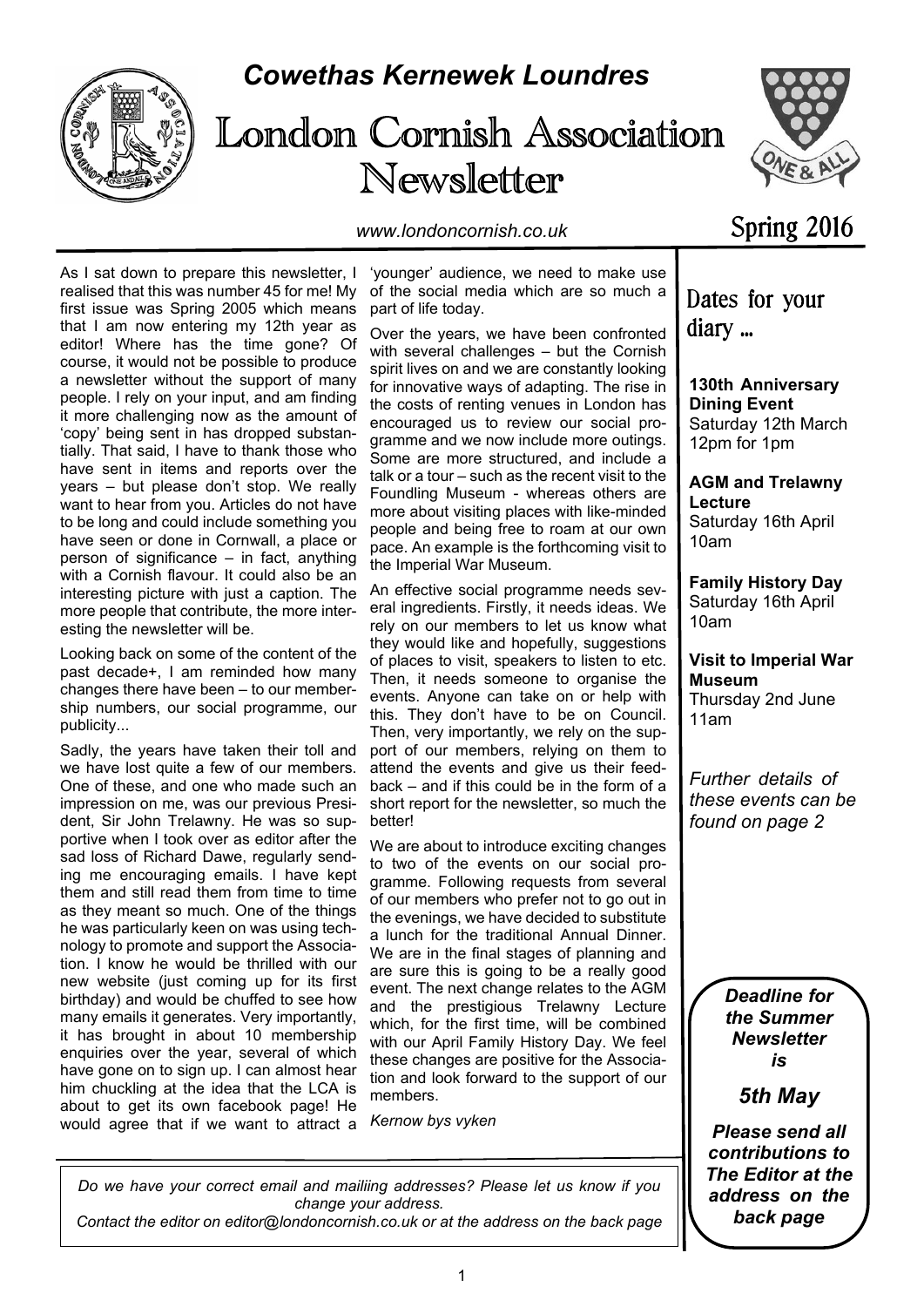# Forthcoming events

### *A warm welcome is extended to non-members who would like to attend any of the London Cornish Association events.*

| 130TH ANNIVERSARY DINING EVENT                                                    |
|-----------------------------------------------------------------------------------|
| at                                                                                |
| Amba Hotel                                                                        |
| Bryanston Street, London W1H 7EH                                                  |
| (Previously The Thistle Hotel)                                                    |
| Saturday 12th March 2016                                                          |
| 12pm for 1pm                                                                      |
|                                                                                   |
| Principal Speaker: Mr Tom Varcoe                                                  |
| Philanthropy Adviser, Cornwall Community Foundation                               |
|                                                                                   |
| Menu                                                                              |
| <b>Starter</b>                                                                    |
| John Ross smoked salmon and shaved fennel salad                                   |
| Main Course                                                                       |
| Breast of chicken, chunky ratatouille, oven dried plum tomato and crisp Parma ham |
| Dessert                                                                           |
| Dark chocolate and Baileys mousse with sable biscuit                              |
|                                                                                   |
| To book, please contact :                                                         |
| Carol Goodwin:                                                                    |
| "Chynoweth", 1a, Dunwich Road, Bexleyheath, Kent DA7 5EW                          |
| Tel: 0208 303 9054                                                                |
| Email: carolgoodwin951@btinternet.com                                             |
|                                                                                   |

# AGM AND TRELAWNY LECTURE 2016

#### **Saturday 16th April 2016**

This year, the AGM and Trelawny Lecture will form part of the Family History Day event on 16th April.

The annual Trelawny Lecture is one of the key events on the LCA Calendar. The lectures, which started in 1987, provide members with an opportunity to hear talks by eminent speakers on a variety of Cornish topics.

This year, we are privileged to have as our Trelawny Lecturer, Paul Holden who is the House and Collections Manager at Lanhydrock House, a National Trust property near Bodmin. He is an architectural historian, the author of two books and many articles and a popular speaker. His lecture, which will take place in the morning, will focus on the history and layout of Lanhydrock House as well as the history of the Robartes-Agar family who lived there from the early 1600s.

A brief AGM will take place during the lunch break.

# VISIT TO THE IMPERIAL WAR MUSEUM

#### **Thursday 2nd June 2016 Meet at the entrance at 11am**

An outing to the IWM has been arranged for  $2<sup>nd</sup>$  June. There will be no charge for this event as it does not include a tour or talk. However, it provides a wonderful opportunity for those of us who have been meaning to get there, but

not actually got round it to go and explore the Museum's collections. You will be free to wander around on your own or join with others from the LCA.

*The Museum's address is*: Lambeth Road, London SE1 6HZ. Tel: 020 7416 5000

#### *The nearest underground stations are:*

Lambeth North (10 mins), Waterloo (15 mins) and Elephant and Castle (15 mins)

#### *The nearest train stations are:*

Waterloo and Waterloo East (15 min) and Elephant and Castle (15 mins)

There is free parking on site for Blue Badge Holders but it needs to be booked at least 2 days in advance.

*Cost:* Entry to the Imperial War Museum is free but you may need to pay if you wish to attend any of the events.

The Museum is open from 10am and there is an on-site café which is also open from 10 so you will be able to enjoy a cuppa if you get there early.

If you are interested in coming to this event, then please let our organiser, Mary Timmins know your Name and contact details (Telephone Number and Email address) before 31st May. Mary will be at the Family History Day on 16th April so you could book then.

If you have any questions then please contact Mary or visit the Museum's website - www.iwm.org.uk.

*Contact: Mary Timmins*: Email: mary.h.timmins@btinternet.com OR Tel: 020 8997 8132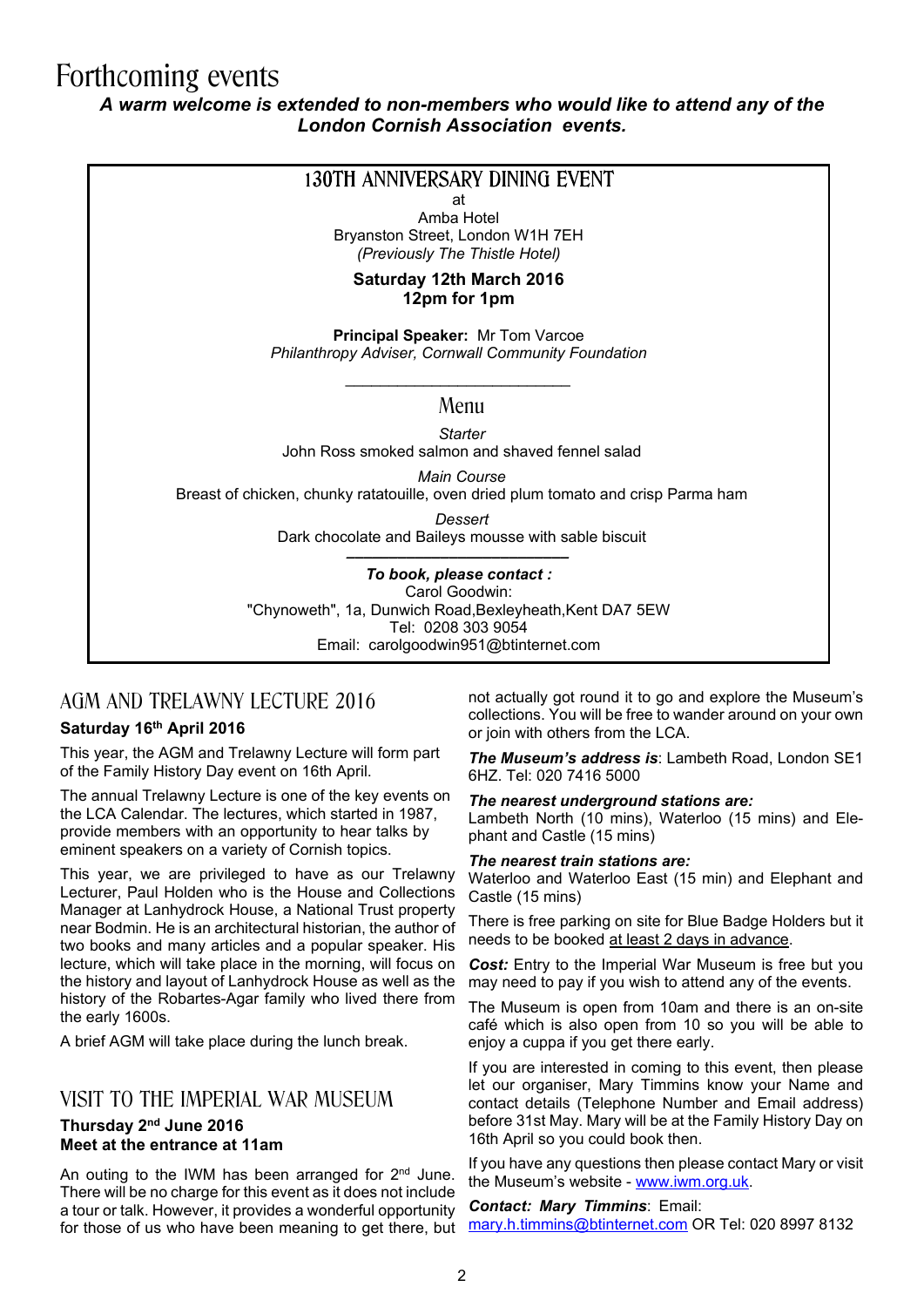# LONDON CORNISH ASSOCIATION **FAMILY HISTORY DAY Saturday, 16th April 2016**

#### *Speakers:*

# **THE TRELAWNY LECTURE Paul Holden**

#### *'Lanhydrock House and the Robartes-Agar Family'*

Paul Holden, MA is House and Collections manager for the National Trust at Lanhydrock House. He is also an architectural historian and the author of two books and numerous scholarly articles in areas of architectural history and curatorship. Lanhydrock House is a Grade I listed mansion situated on the edge of Bodmin Moor in Cornwall and has been home to successive generations of the Robartes-Agar family since 1621. In his illustrated talk Paul will describe the general layout and history of Lanhydrock House and associated buildings and he will also give an account of the history of the Robartes-Agar family

#### **Debbie Kennett**  *'DNA for Beginners'*

Debbie Kennett is an Honorary Research Associate in the Department of Genetics, Evolution and Environment at University College London and a member of the International Society of Genetic Genealogy, amongst others. Debbie has a regular blog about all things genetic genealogical and is the author of several books, including 'DNA and Social Networking' published in 2011. Her talk will examine the three different types of DNA test that can be used as an aid to family history research: Y-DNA testing, mitochondrial DNA testing and autosomal DNA testing. It will include practical examples and success stories from Debbie's own research to illustrate how the tests work.

*Venue:*

Bloomsbury Central Baptist Church 235 Shaftesbury Avenue London WC2H 8EP *(nearest underground stations Holborn or Tottenham Court Road)*

> *Time:* 10am to 4.30pm

*Please note that there will be a short AGM for LCA members during the lunch* 

#### *Fee:*

£15 for members (including LCA-affiliated societies and Cornwall Family History Society). £20 for non-members. This includes coffee, a pasty & saffron cake lunch and a cream tea. Vegetarian pasties can be provided *if ordered in advance*.

#### **Contact:**

For booking or further information: Gill Penny (g.n.penny@btinternet.com; Tel: 01908 316317) Carol Goodwin (carolgoodwin954@btinternet.com)

# NEWS OF PAST EVENTS

New Year's Lunch –  $9<sup>th</sup>$  January

Twenty three members and friends made it to the Penderel's Oak in Holborn for our New Year's Lunch. Sadly, some were not able to make it. There was plenty of chat and sharing of various bits of news. Everyone thought it was another great January lunch.

The weather on this day was fair and mild, with some odd showers.

From memory, I think this was our 16<sup>th</sup> January lunch. Do you remember our first one at the Harvester Pub in Boston Manor?

*Tony Wakeham*



# Condolences

It was with great sadness that we heard recently that member Stella Baily had died. Stella was a very supportive member of the LCA for many years, regularly attending events. She will be missed.

We offer our condolences to Stella's family and friends.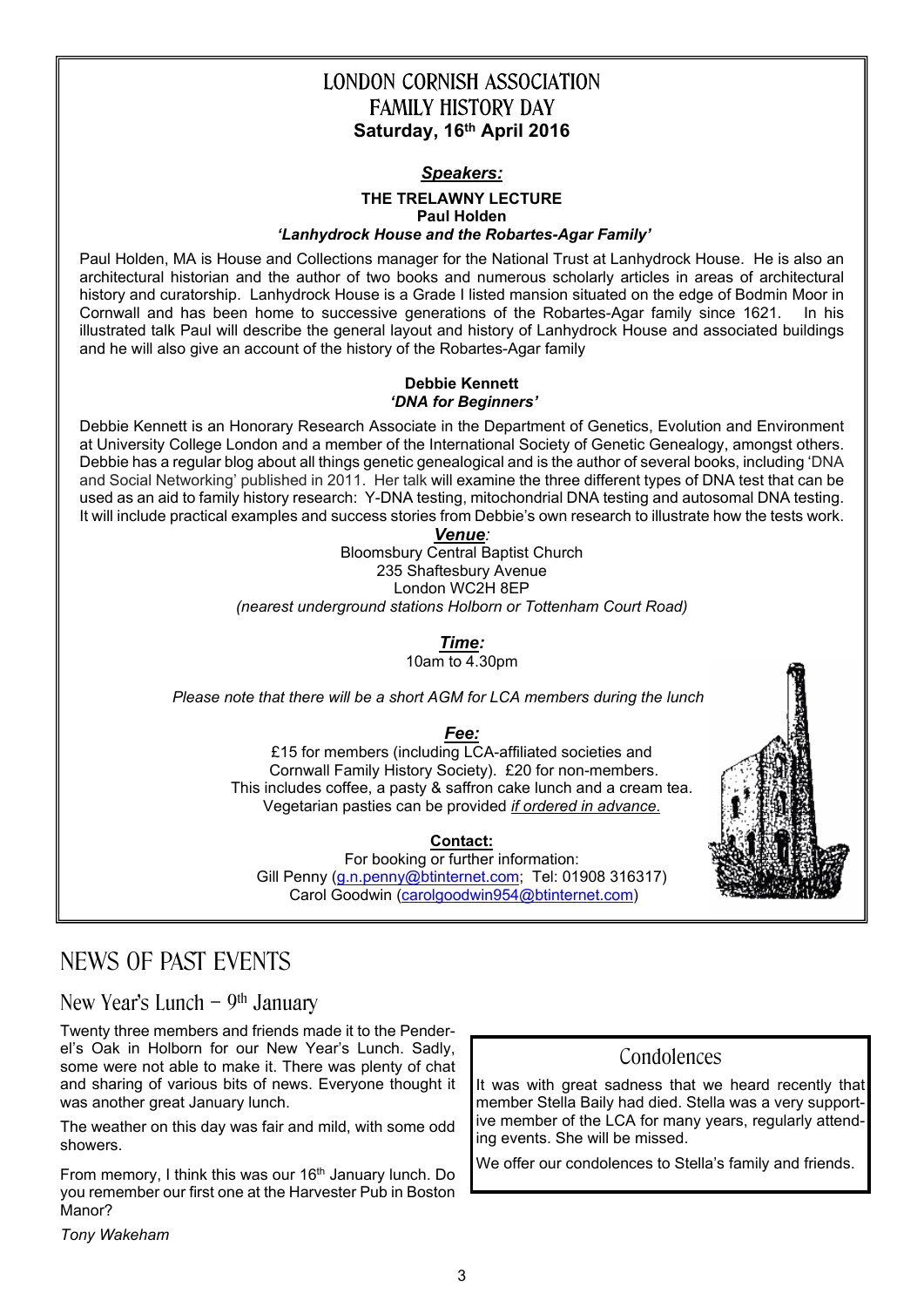# NON-LCA EVENTS WHICH MAY BE OF INTEREST TO OUR MEMBERS

# In London…

## **St. Piran's Day Event at John Lewis 5th March**

The Oxford Street branch of John Lewis will celebrate St. Piran's Day on Saturday 5th March by offering free samples of Cornish beers, cheeses and clotted cream in the Food Hall in the late afternoon and early evening. Camel Valley wines will be on sale in the wine bar at the same time.

#### **Cornish Conference:** *'Cornwall Connections'* **Saturday 12th March Time: 9.30 for 10am to 5pm.**

A one-day conference, entitled *'Cornwall Connections'* will be held in the Faculty of Geography and Earth Sciences at Royal Holloway, University of London (located in Egham) on 12th March. It will look at historic and contemporary links between Cornwall and London in terms of politics, sport, social, literature and migration. Presenters will include LCA member, Ben Gilby, a Postgraduate Geography Research Student specialising in Cornish Culture & Identity, Dr. Garry Tregidga of the Institute of Cornish Studies and author Dr Alan M Kent.

#### *Cost:* Free

Lunch will be available to purchase in the university refectory. During the lunch break, Ben Gilby will take delegates on a tour of the university's renowned Thomas Holloway portrait gallery, chapel and quadrangle.

If you are interested in attending this event, please contact Ben on bgilby@blueyonder.co.uk to let him know.

This will be a very a special event as it is the first time that the Institute of Cornish Studies has held a conference outside of Cornwall!

#### **COLLIDERSCAPE Friday 17th March - Sunday 3rd April 2016 A.P.T. Gallery, 6 Creekside, London, SE8 4SA**

COLLIDERSCAPE brings together the work of four visual artists who explore, in different ways, the various intersections of physical nature, culture, technology and simulation.

Using images that conjure up undefined representations of both past and future, the artists ask us to question our relationship with our landscape, whether virtual, imagined or real.

One of the artists is Jacqueline Wedlake Hatton who is Cornish. For more information on Jacqui's art and exhibitions, visit her website www.jacquiwedlakehatton.com

# And in Cornwall…

# **Get involved with the Trelawny Shout**

How are you celebrating St Piran's Day this year? The Cornwall Community Foundation (CCF) would love you to

join in with a collective 'shout'\* on March 5th, the national day of Cornwall

What better way to celebrate than to take part in a mass singing of the Cornish anthem 'Trelawny', which is happening in over seventy St Austell brewery pubs across Cornwall? Voices of all variety, regardless of pitch, talent, age and experience, will come together in pubs across the Duchy on the dot of 9pm, song sheet in hand, and sing their hearts out, knowing that down the road, across the moor or in some distant harbour, the celebration of community will be echoed. Last year more than seventy pubs and nearly every choir from the Tamar to the Isles of Scilly joined in with the 9pm shout.

The pubs themselves, with St Austell Brewery behind them all the way, will take on the challenge to raise money during the evening in whatever way they choose. Every shout will play an important part in our collective charitable effort. Speaking on behalf of the many landlords and landladies who have already joined the growing list of St Austell Brewery pubs involved in the Shout, Estate Director Adam Luck commented, 'The pub has always played an important role within local communities, especially so in Cornwall, so how could we resist getting behind such a wonderful affirmation of community spirit across our wonderful county? With such a memorable event raising much needed funds for local events and organisations, we hope the Shout will become a revitalised tradition.'

Please do join in. Follow us on facebook at Trelawny Shout or visit our website

www.cornwallfoundation.com/trelawny-shout.html

to find out more about the Trelawny Shout. We can't do it without you!

*\* A 'shout' is the term for Cornish pub singing.*



*The Trelawny Shout has the support of the Fisherman's Friends - seen here in the Golden Lion in Port Isaac, one of the pubs participating this year.*

# **Hepworth LIVE! – 40th Anniversary Celebration**

#### **Barbara Hepworth Museum and Sculpture Garden, St Ives**

#### **9 th April – 6pm until 9pm, £18/£15 concessions**

To mark the anniversary of Hepworth's death, explore the garden and studio of one of Britain's most important 20th century artists at the Barbara Hepworth Museum and Sculpture Garden, where the artist lived and worked. Visit the unique garden she created for her bronze and stone sculptures, surrounded by lush subtropical planting.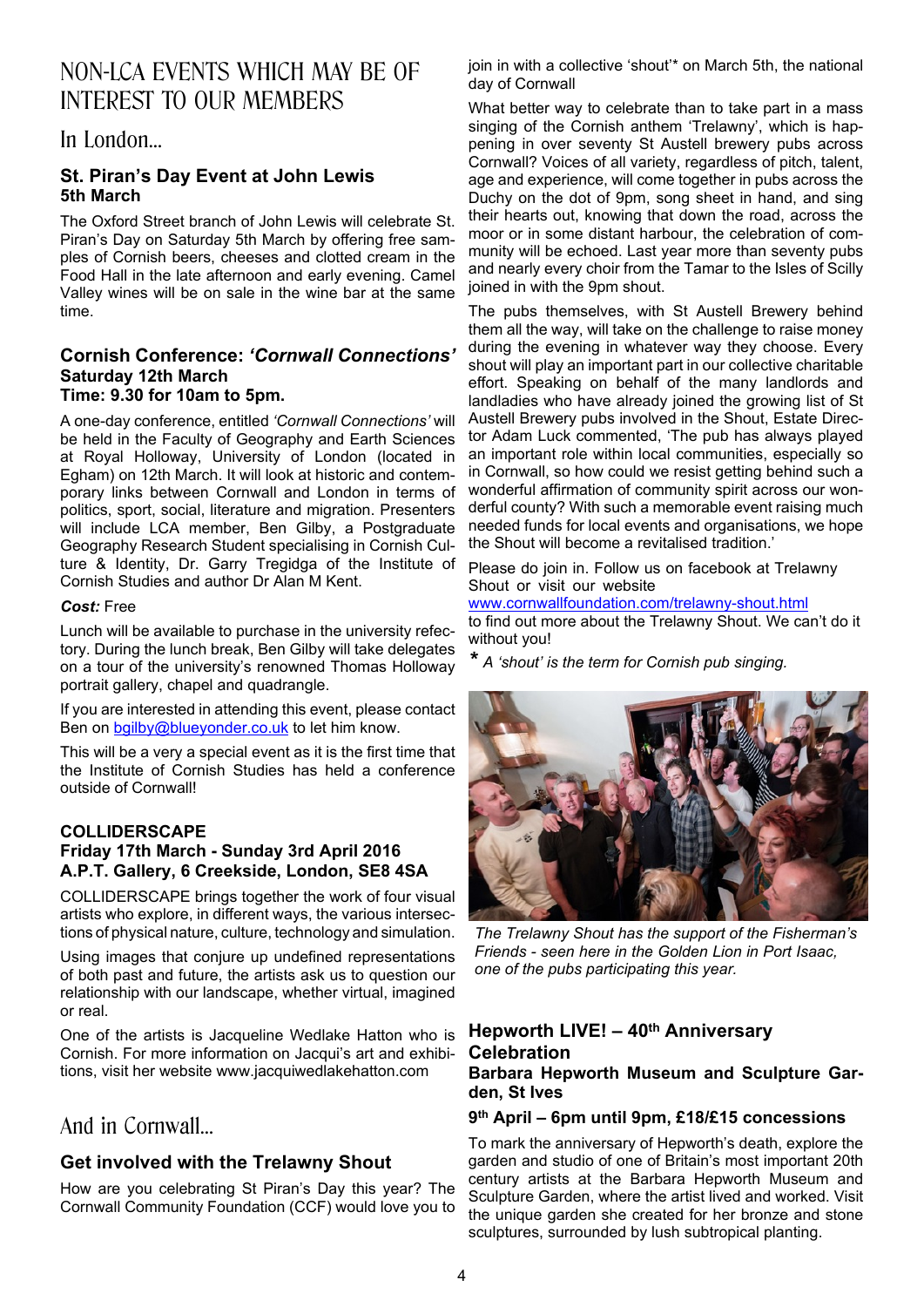This evening will honour Hepworth's interest in the per-over the course of two weeks, the cavalcade will be forming arts featuring music, poetry and dance. Enjoy performances by violinist Philippa Mo and readings by Rupert Loydell, alongside a selection of readings and a bands, schoolchildren, bal maidens and miners in auscreening of The Ultimate Formballet, by the artist Linder.

#### **The Studio and the Sea - A season of two exhibitions about the ocean, the landscape and the ceramics studio**

**Tate St Ives, St Ives - 21st May – 2nd October**

#### *That Continuous Thing: Artists and the Ceramics Studio, 1920 – Today*

This exhibition surveys an international range of approaches to the ceramics studio over the past 100 years. It opens with the relationship between St Ives and Japan in the 1920s, through the influential ceramics of artistpotters Bernard Leach and Shoji Hamada, among others. An exploration of the Los Angeles 'clay revolution' of the 1950s and 60s will feature sculptures by the pioneering artist Peter Voulkos. The exhibition will conclude by looking forward, with a presentation of works made at Troy Town Art Pottery, a London-based workshop for artists.

#### *Jessica Warboys*

Jessica Warboys will fill several galleries at Tate St Ives with films, sculptures and large-scale paintings. Her work is informed by personal or collective memories – historical, mythical or fictional – and this solo show will consider her use of symbolism form and her approach to landscape. The exhibition will feature specially commissioned *Sea Paintings* created along the Cornish coast. In these she has applied pigment directly onto canvases before submerging the works in the sea and applying more pigment.

### **Tinth: The 10th Anniversary of the Cornish Mining World Heritage Site**

2016 sees the 10th anniversary of the Cornish Mining World Heritage Site and a year-long set of events and celebrations, across the ten areas of the site will allow people the opportunity to step into the stories and experiences of the mining years, increasing awareness and appreciation of the distinctiveness of Cornish Mining culture and the cultural inheritance. Two key projects; *The Man Engine* and *Picturing The Mines* will run throughout the year and other Cornish Mining locations and settings will collaborate in an ongoing calendar of activities, celebrations and experiential opportunities for locals and visitors alike.

# *The Man Engine*

A colossal steam-powered giant will stride the length of the West Devon and Cornish Mining World Heritage Site Landscape to celebrate Tinth, the 10th anniversary of the UNESCO inscription. Part man, part machine, this towering metal miner has real fire in his belly, a beating beamengine in his heart and the entire industrial revolution in his head. Thousands will crowd to see the largest puppet ever made in Britain: a twelve-metre tall, cast-iron Cornish Miner. Over a dozen miners and bal-maidens will attend and animate the steam-powered giant as he takes his first titanic step from Tavistock towards Lands End. At each key Cornish Mining World Heritage Site location,

greeted by ancient chimneystacks smoking once again, traction engines in full steam, choirs in full voice, brass thentic rig-out.

#### *Wild Spring Hare Rogue Theatre, Tehidy Woods April dates TBC*

An adventure for spring, an eruption of imagination and possibility, a twisting of paths, a collection of tales and a quest for life's hidden treasures.

Come join Rogue Theatre deep in the woods of Tehidy North Cliffs for an Easter trail like no other. Tangle with roots, find your own path and discover the new world of spring.

### **Michael Rosen's "We're going on a Bear Hunt, Chocolate Cake and Bad Things"** *The Story Republic, Cornwall College Camborne May-July dates, prices TBC*

Step inside a humongous chocolate cake and explore a secret larder, swishy swashy and splash splosh your way through a Bear Hunt. And dare you explore the Bad Things in the Dread Shed? Discover hidden rooms and brilliant clues that show what inspired Michael Rosen's writing including his Grandparents' sitting room and his classroom. Younger children can enjoy a Bear Hunt trail, whilst older children can go on a, fun fact finding mission about Michael Rosen and create poems of their own to take away.

#### *The Trench Levant Mine 1st July 2016*

The 1<sup>st</sup> July 2016 marks the 100<sup>th</sup> anniversary of the first day of the Battle of the Somme. On this one day in 1916 the British lost 58,000 troops (one third of them killed). As part of the First World War Centenary commemoration, and the Tinth anniversary of the Cornish Mining World Heritage Site, a remarkable event will take place near the cliff tops at Levant Mine in Cornwall. Organised by Collective Arts Ltd, a theatre company that specialises in large scale community productions, The Trench is a cultural event that explores and celebrates the lives of Cornish miners serving on the Front Line during the First World War. This is an immersive theatrical experience that simulates life in the trenches using an area of 'No Man's Land' landscape at Levant Mine. Audience members will become participants who 'enlist' and are given a real identity, taken to the trenches and discover for themselves the realities of life on the Western Front and the build up to going over the top.

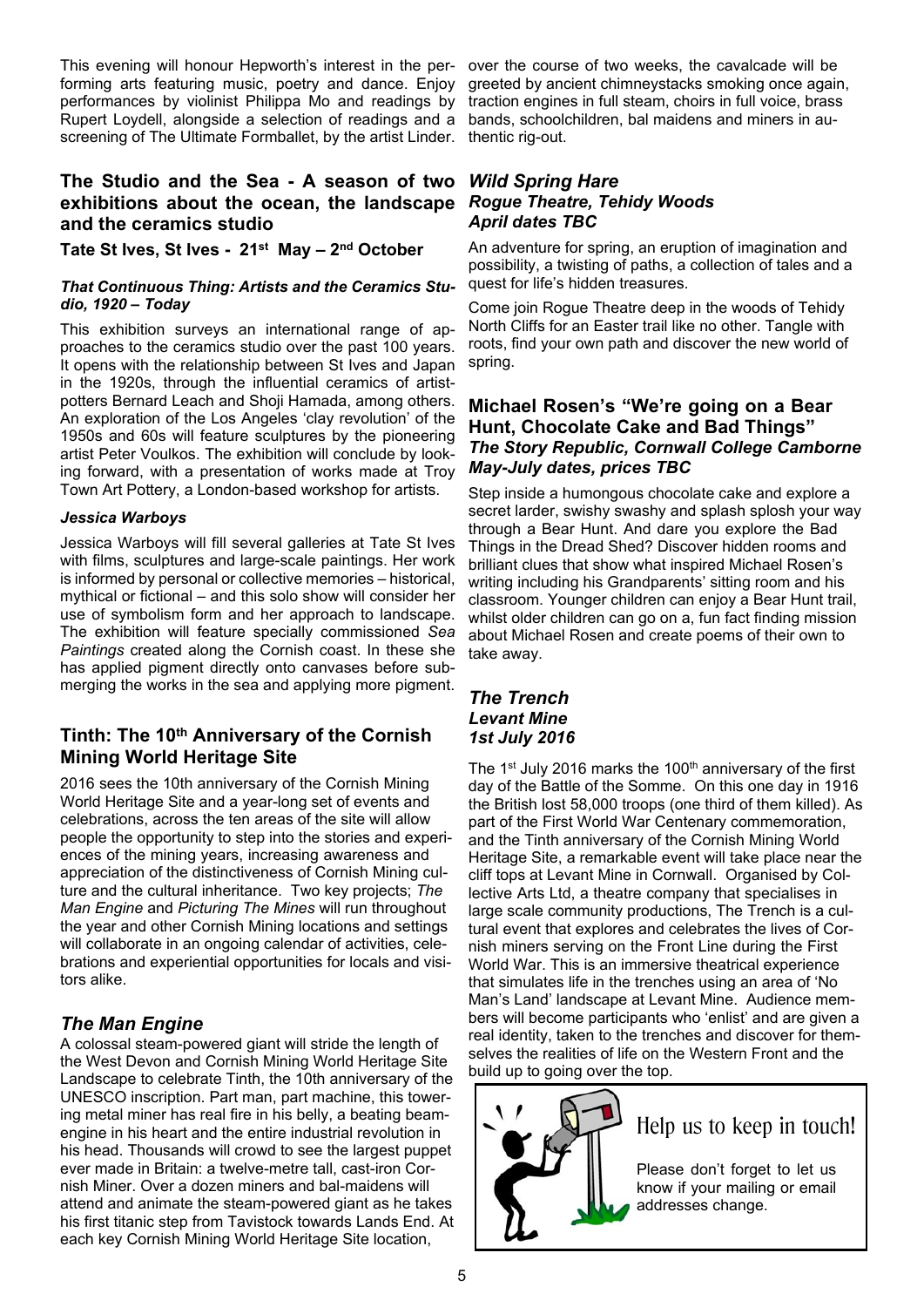# WHO'D WANT TO BE AN 18TH CENTURY LIGHTHOUSE KEEPER?

While browsing through the 1883 edition of Bradshow's Descriptive Railway Hand-book of Great Britain and Ireland recently, I came across the following article on the Eddystone Lighthouse. People who watched Michael Portillo's programmes on Great British Train Journeys on the BBC several years ago will know about Bradshaw and, although he had some very unflattering things to say about Cornwall (Cornwall, from its soil, appearance and climate is one of the least inviting of the English Counties), this article is worth reading as it describes the history of the lighthouse and provides an insight into what it was like to be a lighthouse keeper in the 18th century.

The Eddystone Lighthouse is ten miles from [Devonport], on a granite rock in the open channel. It was erected by Mr Smeaton, and is a striking instance of human ingenuity, which has hitherto baffled all the fury of the elements. The first stone was laid on the 1st of June, 1757.

\_\_\_\_\_\_\_\_\_\_\_\_\_\_\_\_\_\_\_\_\_\_\_

Mr Smeaton conceived the idea of his edifice from the waist or bole of a large spreading oak. Considering the figure of the tree as connected with its roots, which lie hid below ground, Mr S observed that it rose from the surface with a large swelling base, which at the height of one diameter, is generally reduced by an elegant concave curve to a diameter less by at least one third, and sometimes to half its original base. Hence he deducted what the shape of a cloumn of external violence, when the quantity of matter of which it it is to be composed is give.

To expedite the erection of the building, the stones were hewn and fitted to each other on shore, and after every precaution to ensure security had been taken, the work

was completed in October, 1759. It has proved highly beneficial to all nations, which fact was strikingly exemplified by Louis XIV.

France being at war with England while the lighthouse was being proceeded with, a French privateer took the men at work on the Eddystone rocks, together with their tools, and carried them to France, the captain expecting a reward for the achievement. While the captives lay in prison the transaction came to the knowledge of the French monarch, who immediately ordered the prisoners to be released and the captors to be confined in their stead, declaring that though he was at war with England, he was not so with mankind. He therefore directed the men to be sent back to their work with presents.

The form of the present lighthouse is octagonal and the framework is composed of cast iren and copper. The outside and basement of the edifice are formed of granite, that kind of stone being more competent than any other to resist the action of the sea. Round the upper store-room, upon the course of granite under the ceiling, is the following inscription:

*"Except the Lord build the house, They labour in vain that build it."*

Over the east side of the lantern are the words:

*"24th August, 1759. Laus Deo."*

The number of keepers resident at the lighthouse was at first only two, but an incident of a very extraordinary and distressing nature which occurred showed the necessity of an additional hand. One of the two keepers took ill and died. The dilemma in which this occurrence left the survivor was singularly painful: apprehensive that if he tumbled the dead body into the sea, which was the only way in his power to dispose of it, he might be charged with murder,



THE EDDYSTONE LIGHT HOUSE.

*"The Eddystone Light House, Devon" engraved after a picture by W.H.Bartlett, published in History of Devonshire ..., 1830. http://www.ancestryimages.com/proddetail.php?prod=f9630*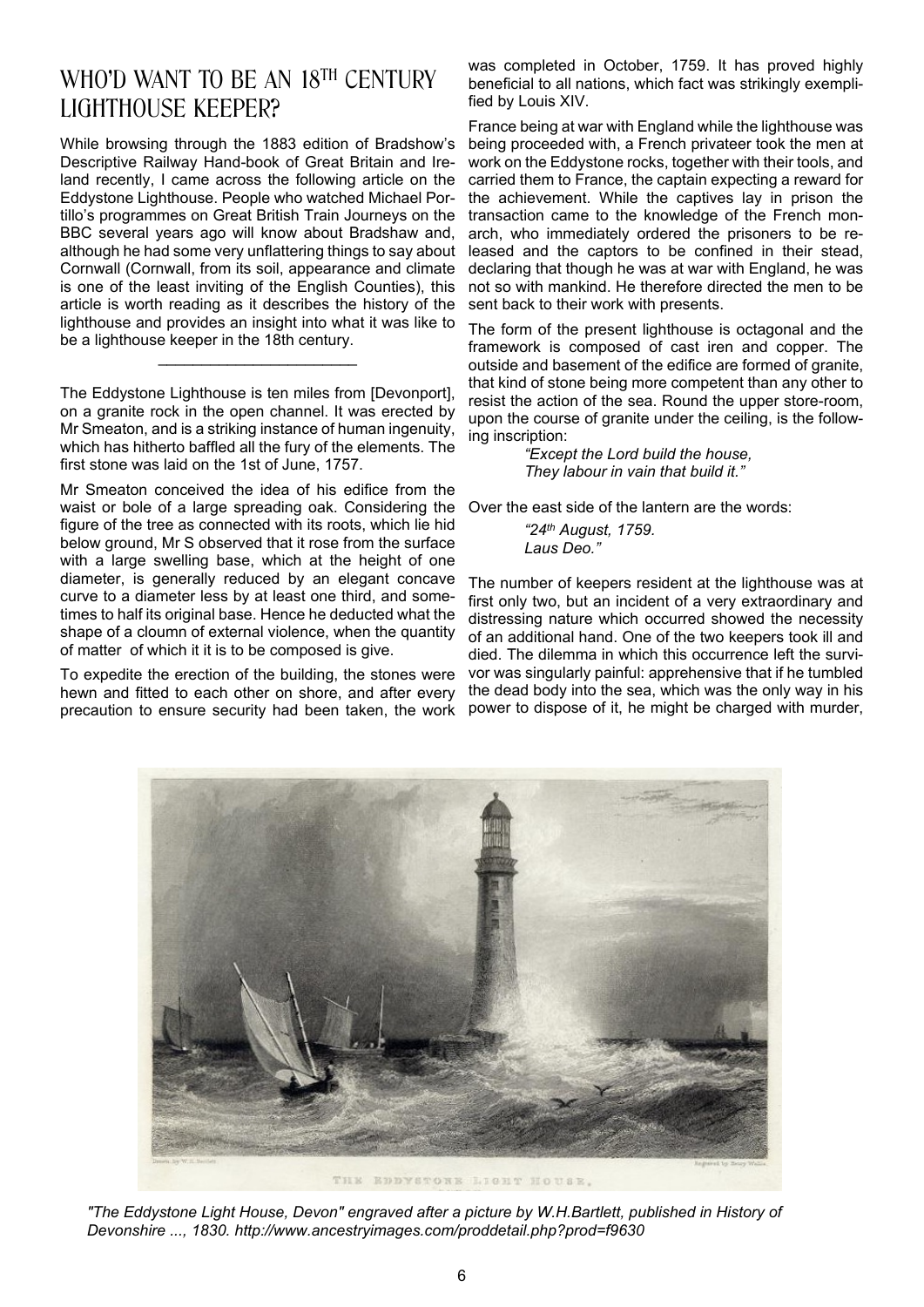he was induced for some time to let the copse lie, in hopes that the attending-boat might be able to land, and relieve him from the distress he was in. By degrees the body became so putrid that it was not in his power to quit of it without help, for it was near a month before the boat could effect a landing.

Since the above occurrence three men have been stationed at Eddystone, each of whom has, in the summer, a month's leave to visit his friends, and are provided with food and all the other necessaries by a boat appointed for that purpose; but they are always stocked with salt provisions, to guard the possibility of want, as in winter it sometimes happens that the boat cannot approach the rock for many weeks together.

The range of the enjoyments of the keepers is confined within very narrow limits. In high winds so briny an atmosphere surrounds this gloomy solitude, from the dashing of the wave, that a person exposed to it could hardly draw his breath. At these dreadful intervals the forlorn inhabitants keep close quarters, and are obliged to live in darkness, listening to the howling storm, excluded in every emergency from the hope of human assistance, and without any earthly comfort but that which results from their confidence in the strength of the building in which they are immured. In fine weather they just scramble about the edge of the rock when the tide ebbs, and amuse themselves with fishing; and this is the only employment they have, except that of trimming their nightly fires. Singular as it may appear, there are yet facts which lead us to believe it possible for these men to become so weaned from society as to become enamoured of their situation. Smeaton, in speaking of one of these light-keepers, says, "In the fourteen years that he had been here he was grown so attached to the place, that for the two summers preceding, he had given up his turn on shore to his companions, and declared his intention of doing the same the third, but was over-persuaded to go on shore and take his month's turn. He had always in this service proved himself a decent, sober, well-behaved man; but he had no sooner got on shore than he went to an alehouse and got intoxicated. This he continued the whole of his stay, which being noticed, he was carried in this intoxicated state, on board the Eddystone boat, and delivered in the lighthouse, where he was expected to grow sober; but after lingering two or three days, he could by no means be recovered."

In another place he says, "I was applied to by a philosopher kind of a man to be one of the light-keepers, observing, that being a man of study and retirement, he could very well bear the confinement that must attend it. I asked him if he knew the salary? He replied no; but doubted not it must be something very handsome. When I told him it was £25 a-year, he replied he had quite mistaken the business; he did not mean to sell his liberty for so low a price; he could not have supposed it less than three times as much."

Another man, a shoemaker, who was engaged to be the light-keeper, when the boat which conveyed him thither, the skipper addressing him, said "How happens it, friend Jacob, that you should choose go and be cooped up here as a light-keeper, when you can on shore as I am told, earn half a crown and three shillings a-day in making leathern hose (leathern pipes so called), whereas the light-keepers salary is but £25 a-year, which is scarce ten shillings a week?" "Every one to his taste" replied Jacob promptly;"I go to be a light-keeper because I don't like

*confinement*." After this answer had produced its share of merriment, Jacob explained himself by saying that he did not like to be *confined to work*.

*(Smeaton's lighthouse was the third of the Eddystone lighthouses to be built on the rock. It continued to operate until 1877 when erosion to the rocks meant that it became unstable. The tower was pulled down and was re-erected on the Plymouth Hoe. The foundations, however, could not be removed as they proved to be too strong so they were left on the rocks, close to the current lighthouse. The 'new' lighthouse, which is overseen by Trinity House, became operational in 1882 and, a century later in 1982 became automatic)*

# Its official... Spring arrived on February 10<sup>th"</sup>

\_\_\_\_\_\_\_\_\_\_\_\_\_\_\_\_\_\_\_\_\_\_\_\_\_\_

How do you know when spring has arrived in Cornwall? Well, according to *The Great Gardens of Cornwall*, that is when six monitored champion Magnolia campbellii trees in the designated *Great Gardens -* Caerhays Castle Gardens, Trebah Garden, Tregothnan, Trewidden, Trewithen, and The Lost Gardens of Heligan – each bear over 50 blooms!

In 2015, the first flowering Magnolia campbellii was recorded on 21st January, more than a full month before the official start of spring in England (3rd March 2015) so this year the champion Magnolia campbellii trees were all eagerly monitored using bloomometers to see when they would be in full flower.

The family of Charles Williams, Chairman of the Great Gardens of Cornwall and owner of Caerhays has been keeping a diary of daily happenings in the Caerhays gardens since 1897. Speaking of this year's season, he commented *'I can say with great certainty that this is a uniquely early magnolia season. We saw our first flowering magnolia, (a hybrid of M. mollicomata and M. Campbellii) on January 3. In 2010 or 2011 we had a magnolia flower on the table in very late January but this beats all known or conceivable records by about a month. Quite staggering.*'

Commenting on the blooms themselves, he said *'Cornwall's magnolias are multi-prize winning and truly stunning. This year the magnolias are particularly early and they are a sight not to be missed. We encourage all those interested in seeing gardens in full bloom to come down and see The Great Gardens of Cornwall!'*

To celebrate spring this year, representatives from The Great Gardens were invited to Downing Street, along with Cornish MPs, to present a bouquet of magnolias.



https://www.dropbox.com/sh/b03ffng98vgsivr/AAABUaNQUW0cAqYsL 7yYLwSca?dl=0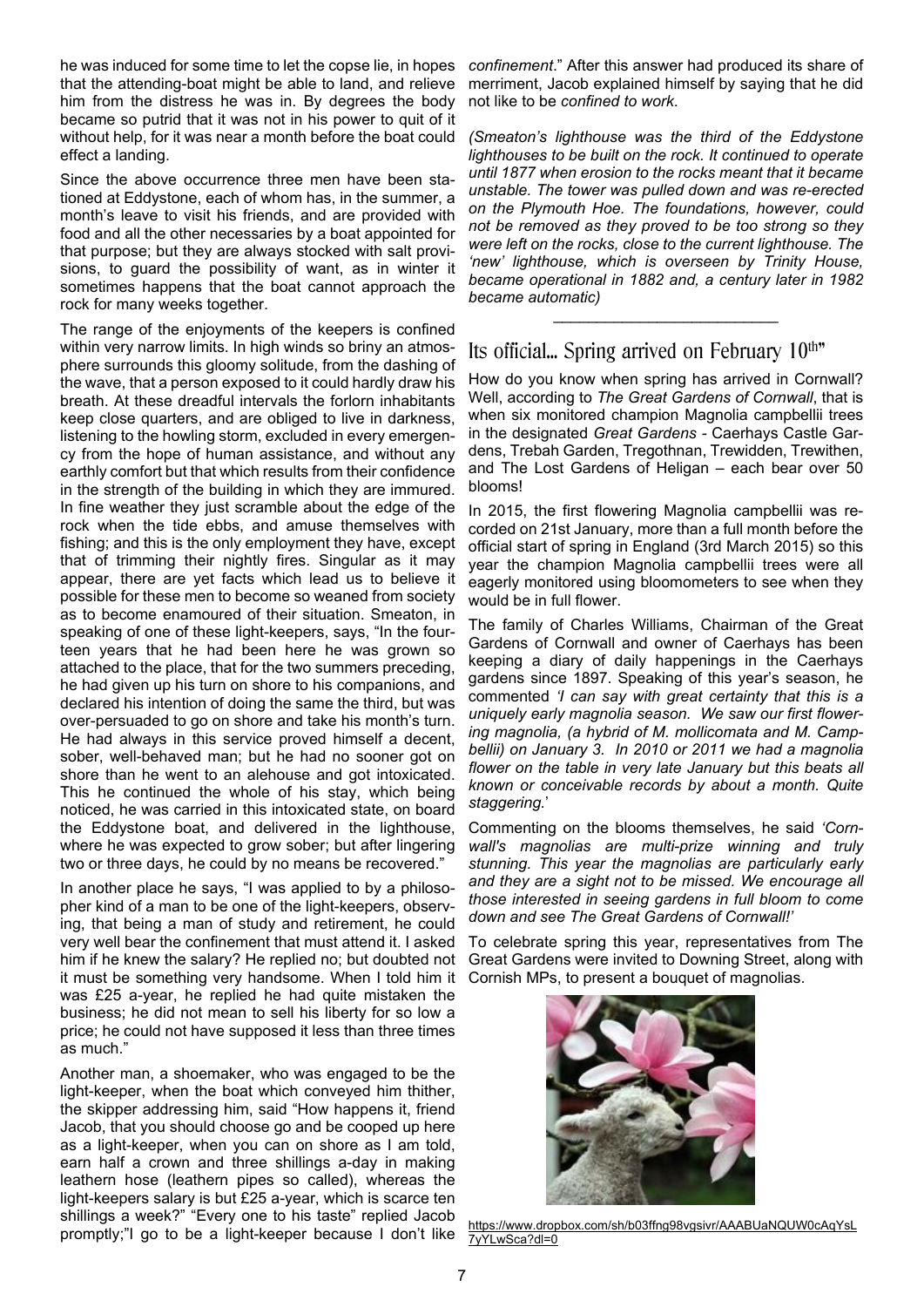# ON A LITERARY NOTE...

### **St Piran's Day Launch of a new book on the Cornish language**

A ground-breaking new book about bard of Gorsedh Kernow, Robert Victor Walling (1895-1976), soldier, poet, journalist and writer with a special interest in the Cornish language, is being published on St Piran's Day, Saturday 5th March, 100 years after its original publication and exactly 121 years after the birth of the author.

*"Scryfer – R.V.Walling"*, has been researched and compiled by former Grand Bard Ann Trevenen Jenkin, *Bryallen*, the result of months of painstaking work by several bards of Gorsedh Kernow, including Stephen Gadd, *Reskadinnick*, who has translated Walling's original words and designed and produced the layout.

Encouraged by his father Robert Alfred Walling, who was also a bard, the young R V Walling had been inspired by Henry Jenner's *Handbook of the Cornish Language*, first published in 1904. As he lay injured in a French military hospital during the First World War, R V Walling drew on this inspiration and turned his attention to a deeper study of Cornish and while recuperating from his injuries, he produced a magazine called '*An Houlsedhas' (*'The West'), an illustrated manuscript in his own handwriting.

"This important book is being published as a facsimile of *'An Houlsedhas'* for the very first time," said Mrs Jenkin, "and will add considerably to our broad study of the Cornish language written during the First World War."

R V Walling was made a bard of Gorsedh Kernow in 1934 taking the bardic name *Scryfer an Mor,* Sea Writer. The long awaited publication of his illustrated magazine, translated into English, has never been seen before by the general public.

"The original text has been translated by Stephen Gadd, from Camborne, a new bard living and working in London," said Mrs Jenkin, "and he has worked extremely diligently on what has been a fascinating but sometimes difficult project."

"This ground-breaking book is a valuable addition to other documents in the Cornish language," said Grand Bard Merv Davey,"and Gorsedh Kernow, along with the Cornish Language Board, is very proud to support its publication."

 *"Skryfer – R V Walling*" will be launched by Jori Ansell, *Caradok,* past Grand Bard of Gorsedh Kernow and current Chairman of the recently launched Cornish Language Academy, at 6pm at Camborne Rugby Club, on St Piran's

Day, Saturday 5<sup>th</sup> March 2016.

The book costs £9.99 + postage. For information on purchasing copies, please contact Ann Trevenen Jenkin, 'An Gernyk', Leedstown, Hayle, Cornwall, TR27 6BA, UK Tel: 01736 850332, or email: pellgowser@btinternet.com)

# **And, a new Cornish publication…**

### **Lamorna**

### *By Susanna Lambert*

This is a story of love and loss, set in West Penwith in 1968.

The book is available as an e-book on Amazon and is priced £2.01, including VAT. *All royalties from the sale of the book will be given to the Penlee Lifeboat appeal to be used for a new lifeboat house in Newlyn.*

# **Winston Graham Historical Prize 1915**

Cornwall has a very strong literary heritage, being home to authors such as Daphne Du Maurier, Rosamunde Pilcher and Winston Graham - who was the author of the Poldark series. And then, there are authors such as E V Thompson who adopted Cornwall as their home and whose novels are set in Cornwall.

The Winston Graham Historical Prize was launched in 2008 and is supported by the Royal Cornwall Museum and a generous legacy from Winston Graham. It is awarded to a published work of historical fiction which is set in the South West of Britain

The shortlist for the 2015 prize was announced recently. The three books on the list are: *(Summaries from Amazon)*

#### *Jane Jackson – Crosscurrents*

Santo Innis is developing a revolutionary new engine to counter the lethal effects of high-pressure steam. His backer is Richard Vaughan, heir to Frederick Tregarron, owner of Gillyvean estate. Following the tragic deaths of his wife and baby son, Richard immersed himself in work. But his world is turned upside down by the unexpected arrival at Gillyvean of Melanie Tregarron, a talented artist and Frederick's illegitimate youngest daughter. Desperate to prove the viability of his invention, Santo persuades Richard to let him fit one at Gillyvean's brewhouse. But when Bronnen Jewell - worried about her mother's suffering at her father's hands - arrives to brew the harvest beer she's horrified, fearing loss of the income on which she depends. As the lives of these four become entwined, a shocking revelation shatters Bronnen's world; desperate for money Santo makes a choice that costs him everything; Melanie fears she will never be free of her past; and Richard has to face his deepest fear.

### *Sarah Moss- Signs for Lost Children*

Only weeks into their marriage a young couple embark on a six-month period of separation. Tom Cavendish goes to Japan to build lighthouses and his wife Ally, Doctor Moberley-Cavendish, stays and works at the Truro asylum. As Ally plunges into the institutional politics of mental health, Tom navigates the social and professional nuances of late 19th century Japan.

#### *Martin Sutton – Lost Paradise*

In late 1914, the gardeners of Heligan estate in Cornwall wrote their names in pencil on the walls of their privy, before enlisting for service in the war. Most did not return.

When eighteen-year-old William Pascoe writes his name, the Head Gardener is only too pleased to be rid of the rebel in their midst. Infamous for his innovative botanical ideas, and distinguished by his commanding height and tangle of fair hair, he has drawn the eye of Diane Luxton, niece to the owner of the estate.

When William is sent to the front, Diane follows him, working as a nurse for the Red Cross. Their lives, and the lives of friends and family around them, are soon changed beyond all recognition. Losing many of the fixed certainties he has lived by, William no longer knows who he is.

As the war rages on, Diane searches for him, and his family await word, but William is amongst those who have gone missing.

*This book was the winner of the 2013 Historical Novel Society International Award.*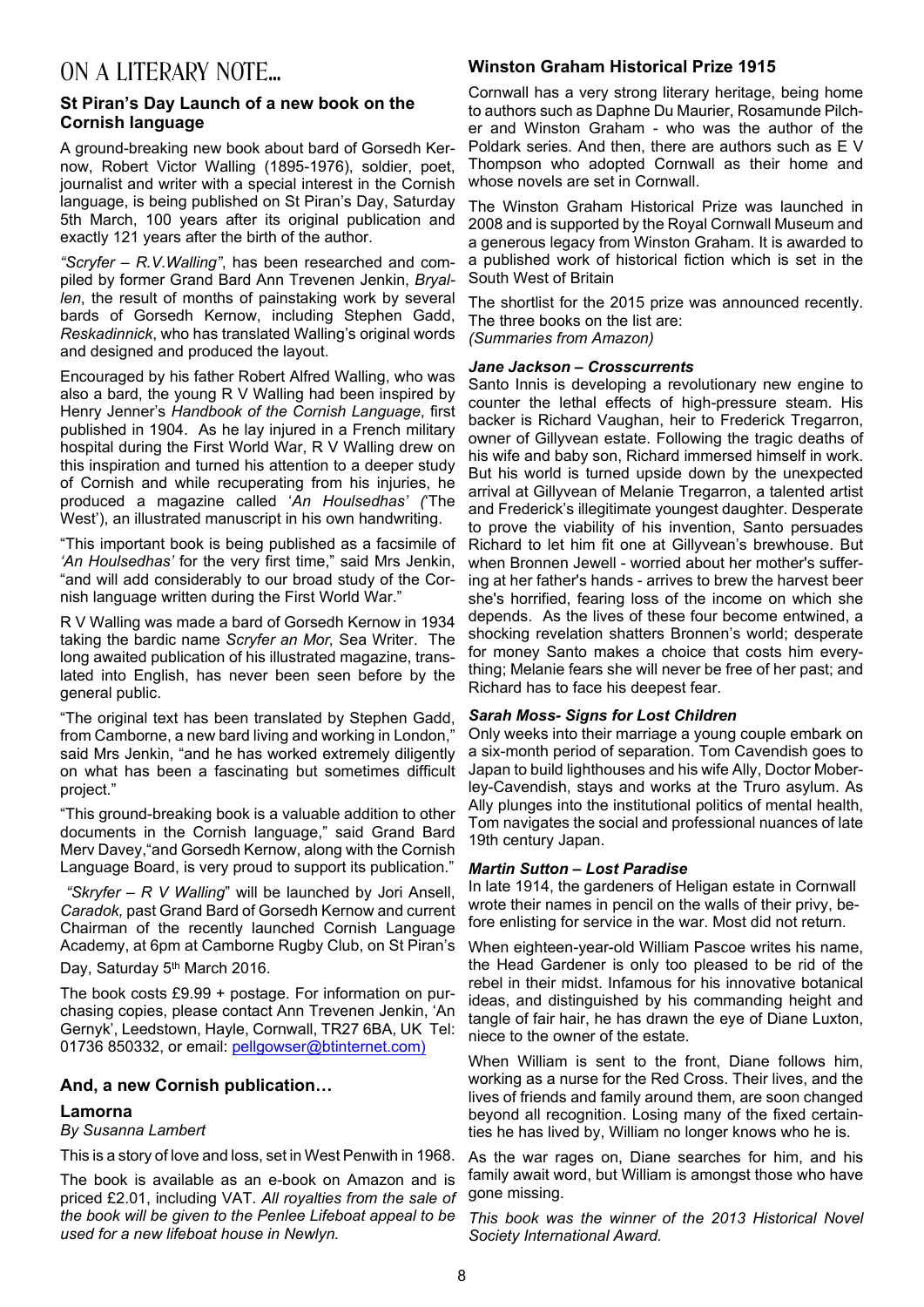# Caerhays Estate wins the 2016 Garden of the *History* Year Award

The following press release breaks the exciting news that Caerhays Estate has won the 2016 *Garden of the Year Award* which is awarded by the Historic Houses Association and sponsored by Christie's. Members of the London Cornish Association will be particularly pleased to hear this news as the Association has had a long relationship with the Estate. For many years, Caerhays has generously provided daffodils for our annual dinners, making the room look so attractive and giving so much pleasure to our members and guests.

As the press release provides very interesting information on the Estate and the reasons it was chosen, it is being included in full.

*\_\_\_\_\_\_\_\_\_\_\_\_\_\_\_\_\_\_\_\_\_\_\_\_\_\_\_\_\_\_*

**London –** In the striking Cornish countryside, with picturesque views across the English Channel, sits Caerhays Castle and Gardens, winner of the 2016 Garden of the Year Award, awarded by the Historic Houses Association and sponsored by Christie's. Now in its 32nd year, this prestigious national award is designed to recognise the importance of some of the country's most spectacular gardens with outstanding horticultural and public appeal, either in their own right or as the setting for a historic house.

**Orlando Rock, Christie's UK Chairman,** commented: "It is with great pleasure that we congratulate Caerhays Castle Gardens on winning the respected Garden of the Year Award, awarded by the HHA and sponsored by Christie's. Presenting a unique opportunity to recognise some of the country's most outstanding gardens, the award is a testament to the passion and care of the Williams family and their team in their efforts to nurture these historically and botanically significant gardens."

**Richard Compton, President of the Historic Houses Association,** commented: "I am delighted that Caerhays Castle has won the prestigious Garden of the Year Award for 2016. The Castle has been owned and lived in by the Williams family for many generations and there has always been a strong tradition of collecting rare species of plants. The beautiful gardens and their striking views are enjoyed by thousands of visitors each year and continue to thrive under the direction of the current owners and their team. I hope this national recognition means many more people will visit this special place."



https://www.dropbox.com/sh/foyk9dq8089rbgm/AABON6KOSUIBBmbD 5JtaHlE5a?dl=0&preview=Caerhays+in+March+(c.Caerhays).jpg

Nestled above Porthluney Cove, framing the castle designed by John Nash, the 120-acre historic gardens of Caerhays Castle are designated a Grade II\* Listed Park and Garden and considered of outstanding importance by The Royal Botanic Garden at Kew. The woodland oasis, which is enjoyed by so many visitors today, flourishes under the care and supervision of Charles Williams, whose great-grandfather J.C Williams (1862 - 1939), along with the support of the great plant hunters Ernest Wilson (1876-1930) and George Forrest (1873–1932), laid the foundations of this much-loved Cornish garden. Throughout their travels across China, Wilson and Forrest sent back a wealth of exotic and exciting plant species such as Chinese rhododendrons, magnolias, camellias, azaleas and acers facilitating the extensive hybridisation efforts for which the garden is celebrated. Many of these plants were previously unknown in Western Europe and a large number can still be appreciated more than a century later, growing in maturity and basking under the hooded canopies of the Caerhays oaks.

**Charles Williams of Caerhays Castle Gardens** commented: "It is a great honour for the work of four generations of the Williams family and the four talented head gardeners at Caerhays since 1897 to be recognised with such a prestigious award from the HHA and Christie's. A woodland garden like Caerhays never stands still and is never 'complete' but this is certainly a key moment in the history and development of the plant collections here."

#### *Hybridisation*

J.C. Williams bought his first 25 Chinese rhododendrons from the Veitch Nursery in Exeter in 1903. The 1905 Garden Book at Caerhays records the first of these new Chinese specimens, which had been collected by Wilson, being planted on the hillside above the castle. In 1906 the creation of the garden was well under way with over 50 new species of Rhododendrons planted. By 1911 thousands of packets of seeds were being shipped to Caerhays where Williams's team of over 50 gardeners worked tirelessly to create small sheltered planting coups, nestled together to replicate the native environment of the Szechwan and Yunnan mountains.

The arrival of the seeds provided the opportunity for Williams and his successors, Charles and Julian Williams, to implement an extensive programme of hybridisation which continues to shape the ever expanding landscape of Caerhays.

One the garden's greatest treasures is the free-flowering and easy to grow x williamsii strain of camellias from 1923. This originates from Williams's cross between the single red Camellia japonica, which arrived at Caerhays in 1902, and two pink forms of Camellia saluenensis which were discovered by George Forrest in March 1918.

The first hybrids were named after his wife, Mary Christian and himself. The subsequent generations of x Williamsii camellias are now available in thousands of varieties throughout the world, including Camellia 'Caerhays' and Camellia 'George Blandford'. In 1955 head gardener Philip Tregunna continued the tradition and successfully raised the playfully named M. 'Caerhays Surprise' which produces pink flowers at an incredible 5 years of age, unlike many tree magnolias which can take up to 40 years to flower. The legacy continues to this day, led by Charles Williams, head gardener Jaimie Parsons and their talent-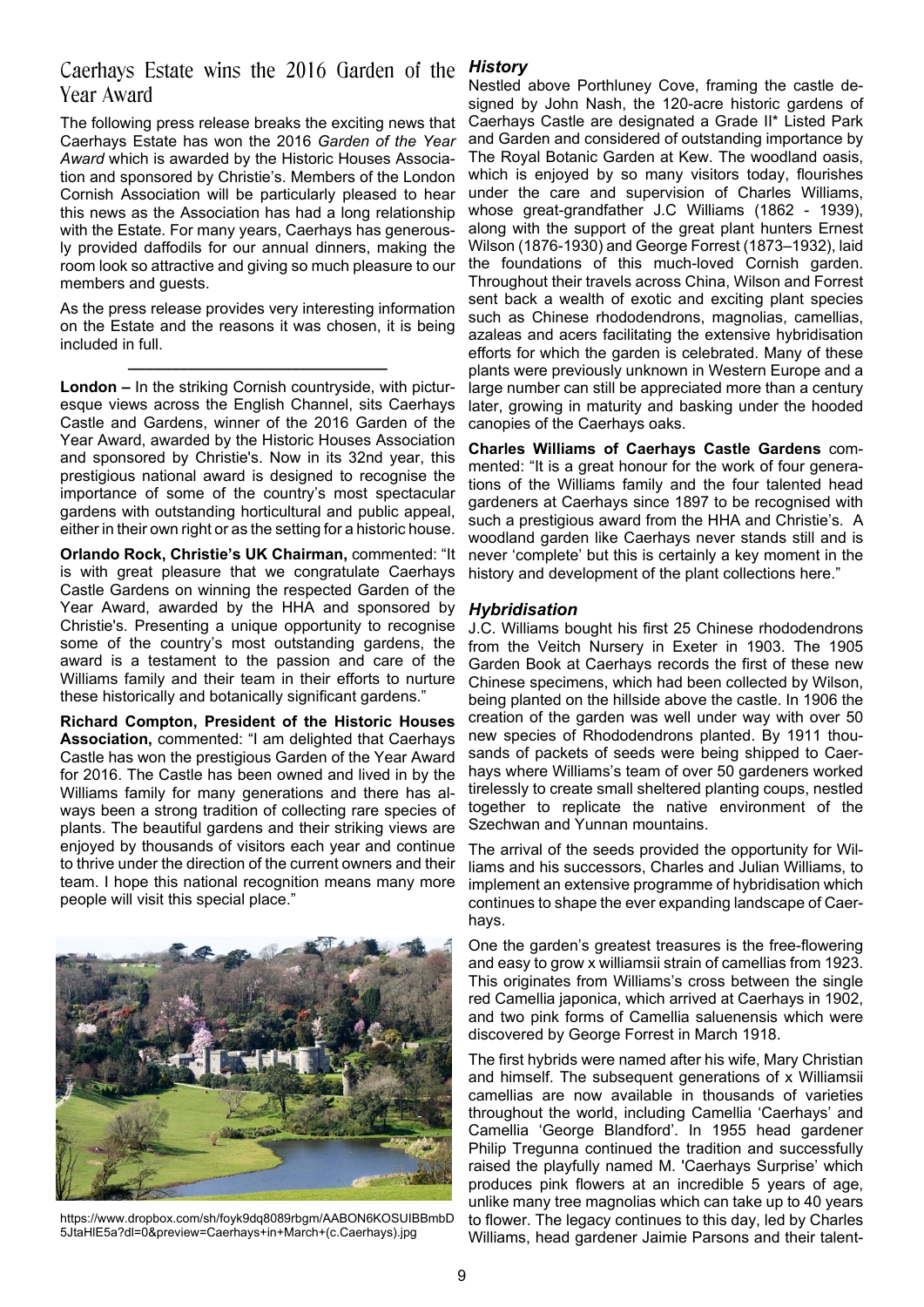ed team whose work is exemplified by the most recent addition, a hybrid which flowers in an outstanding rich pink bloom known as M. 'Caerhays Splendour'.



https://www.dropbox.com/sh/foyk9dq8089rbgm/AABON6KOSUIBBmbD 5JtaHlE5a?dl=0&preview=Azalea+%27Amoena%27.+Lake+and+sea+v iew+(c.+Caerhays).jpg

#### *The National Magnolia Collection*

A traditional Cornish flowering garden, Caerhays Castle Gardens is one of only four gardens in Britain to hold the NCCPG National Magnolia Collection boasting an incredible 72 species of magnolia, 222 separately named cultivars and around 205 unnamed seedlings or cultivars. The first of the Chinese magnolias to flower at Caerhays was the M. sprengeri 'Diva' in 1919. This had been collected by E.H. Wilson and bought in 1912. The collection continued to expand over the years but it was not until 1930 the sensational magnolias trees, such as M. x veitchii, M. campbellii and M. sargentiana began to perform. The blooms, which captivate visitors from late spring, have been cultivated by four generations of the Williams family, carefully planted in the sheltered woodlands and benefiting from the fresh sea mists, typical of the humid Chinese mountain habitats where many of the incredible collection of magnolias originate. This unique microclimate and rich acidic soil produces ideal growing for ericaceous plants and allows the radiant magnolias to thrive, perfectly complementing the exquisite blooms of camellias, rhododendrons and Asiatic shrubs which decorate Caerhays.

*Caerhays is open to visitors: 22 February 2016 - 19 June 2016 \_\_\_\_\_\_\_\_\_\_\_\_\_\_\_\_\_\_\_\_\_\_\_\_*

# Cornwall gets seven new marine conservation zones

In a recent government announcement, seven new Marine Conservation Zones were confirmed in Cornwall. They are Land's End, Mount's Bay, Hartland Point to Tintagel and Newquay and the Gannel.

The importance of this is that in future, activities which could damage the environment will be restricted in those zones. The areas contain important species such as seagrass, stalked jellyfish, dolphins, porpoises and basking sharks and this status will help to protect the seabeds and the flora and fauna living there. It should also enable endangered species such as the Porbeagle shark to increase in numbers.

Good news indeed for a county with a long and beautiful coastline.

# Gorsedh Kernow Challenges 'An Gre Maters' -The Status Quo

Gorsedh Kernow has entered the new year with a renewed sense of confidence and enthusiasm as it looks to challenge *'an gre maters yn Kernow*' - the current state of affairs in Cornwall.

'The College of Bards has enjoyed a very fruitful year with our 'Do Something for Cornwall' challenge, launched last year on St Piran's Day to complement our long established ceremonial events for which we are best known and loved,' said Grand Bard of Cornwall Merv Davey.

Bards and supporters of Gorsedh Kernow were involved in all sorts of events, some of which grabbed the headlines alongside more modest endeavours, with music, song, dance, art and theatre as a constant cultural presence. Increasingly however, individuals and organisations are looking to Gorsedh Kernow for support and are responding to positive action by bards to help maintain and grow all aspects of precious Cornish culture.

 'Stability is a very desirable thing' said Grand Bard Merv Davey, 'but we don't want to be preserved in aspic or closed to new ideas.'

'Since achieving Minority Status there has been a growing sense of urgency to get things going and see tangible results from our efforts, not only among my fellow bards but among friends and supporters of Gorsedh Kernow and all those who love Cornwall.'

Such a result was achieved recently when Bude-based bard Jonathan Ball MBE, co-founder of the Eden Project, architect and now internationally elected Councillor for the Royal Institute of British Architects received confirmation that RIBA had revised its Equality, Diversity and Inclusion Policy to recognise Cornish ethnicity.

'There was no mention of Cornwall on RIBA's equality, ethnicity & diversity form despite there being mention of all the other Celtic nations,' said Jonathan Ball, 'but I am delighted to confirm that the new President and Board of RIBA have reconsidered and agreed to include Cornwall as a Celtic nation in all their policy documents, with immediate effect.'

Frank discussions are being encouraged with cultural organisations such as English Heritage who are seeking to establish better relations with bards and draw on the vast treasure trove of knowledge and expertise for which Gorsedh Kernow is justifiably proud.

There is also a growing awareness of the need to make fuller use of social media and for much more local mainstream media coverage.

'Just recently one of our bards, Denzil Monk, a professional film maker, has launched a campaign to persuade the BBC to add a new channel, BBC Kernow, to their proposed new charter,' said the Grand Bard, 'and the Council and membership of Gorsedh Kernow is delighted to lend support to this exciting prosposal and urges others to do so. We think it would sit very well alongside our friends at BBC Radio Cornwall and the excellent Radyo an Gernewegva online Cornish language radio programme.'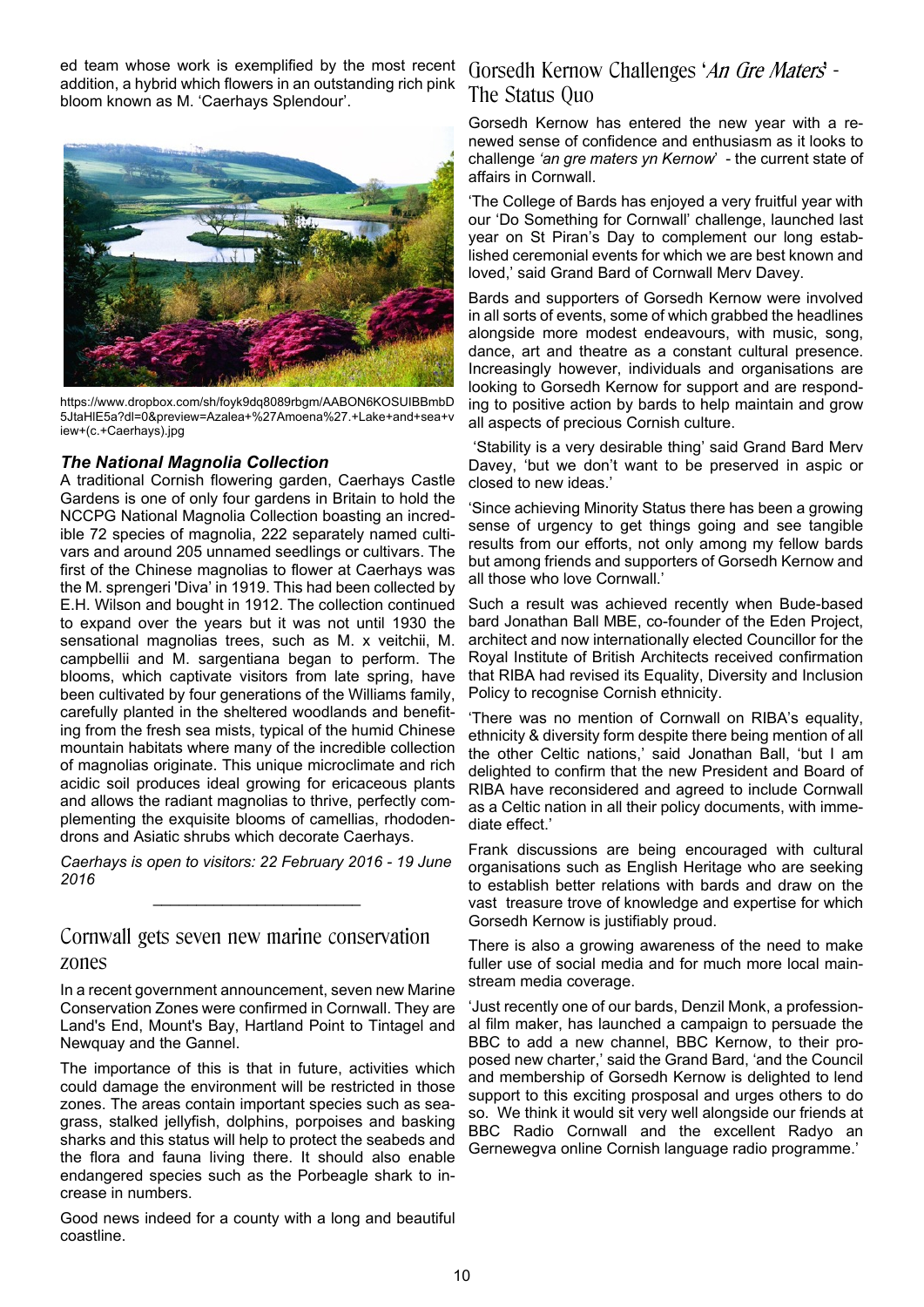# News from other Cornish Associations

### **USA**

Members of the *Cornish Society of Greater Milwaukee* held a picnic at Homestead Hollow in Germantown, Washington County in September. It was well equipped with outdoor picnic tables and a shelter and the nearby hiking trails were ablaze with asters, goldenrod and native grasses. Unfortunately, the planned guest speaker who, it was hoped would speak about hiking trails in Cornwall was unable to attend. This did not spoil the event as members were able to use the extra time for chatting together. A business meeting followed the meal.

The Society participated, once again, in *The Scottish Games* during the Labor Day weekend. The theme they adopted on this occasion was *The Cornish Classroom*. In their newsletter, they report that:

*So many people don't know about the Cornish so we set up our tables to teach Cornwall and the Cornish. Using maps and artefacts, we aimed for the simplest and briefest lesson.*

*For most people passing by, identifying ourselves was sufficient. But for anyone who lingered, we were able to discuss who, where and what about Cornwall. There were activities for children, including a puzzle of Cornwall to put together, a world map on which they had to find Cornwall, an opportunity to draw the Cornish flag, and…perhaps the most challenging…say three words in Cornish.*

*People liked it; it was fun not only for visitors but for the 'teachers' as well.*

In October, the *Southwest Wisconsin Cornish Society* hosted a group of seven students from Redruth as part of the Redruth/Mineral Point Student Exchange which started 16 years ago. The original idea of the exchange was the brain child of Jim Jewell. At a welcome meal shortly after they arrived, the Cornish students spoke of their impressions, commenting on how much bigger cars, houses and streets were compared with Cornwall.

The exchange has led to the formation of some longstanding friendships. Just recently, a young woman who had previously been part of the exchange, returned to Mineral Point to be a bridesmaid to a friend she made while she was there.

The Society is congratulated on the effort it has put into getting a park in Mineral Point renamed *Cornish Heritage Park.* The following article by Glen Ridnour describes this accomplishment:

#### IF YOU DIDN'T KNOW – YOU WOULDN'T KNOW

On the face of it, that sounds like a silly statement, but it also may be true.

If you didn't know that Mineral point has been named *'The most Cornish town in the USA'*, how would you know?

- Or that Mineral Point and the surrounding area boasts 40% of the population being of Cornish heritage?
- Or that a miner from Mineral Point is featured on the Great Seal and Offical Flag of the State of Wisconsin?
- Or that the grand collection of limestone cottages and commercial buildings in Mineral Point were built by Cornishmen?

Or that if you looked in the bottom of the lead and zinc mines in operation in the area in the 1830s and 1840s you would likely find a Cornishman?

This would certainly be true of most people turning off the highway and driving into Mineral Point but also true of many residents as well!

As a remedy for that sitation, the *Southwest Wisconsin Cornish Society* and the Mineral Point-Redruth Cornwall Twinning Committee recently asked the City of Mineral Point to name the small park located on High Street, just next to the Opera House, 'CORNISH HERITAGE PARK'. Following enthusiastic discussion, the city Council unanimously agreed, and the park has now become officially, 'CORNISH HERITAGE PARK'!

The primary purpose of the new park is to create a place where anyone passing by can find information on the Cornish Heritage of Mineral Point. Over time, it is hoped, that the park will provide historical information on a variety of subjects.

The Society will celebrate St Piran's Day with a pasty lunch during which Glen Ridnour will give an update on the Cornish Heritage Park and Jim Jewell will explain how the large influx of Cornish people to the Old Lead region shaped the State of Wisconsin and why it is important to celebrate this Cornish heritage.

### **CANADA**

Members of the Toronto Cornish Association gathered at the home of Ann Crichton-Harris & John Senders, on 12th December for their Christmas meeting. President John White welcomed everyone. After the business part of the day was over, they all '*then tucked into a delicious array of food and drink accompanied by lots of chat and merriment. After the nosh, Jim Dagg presented a Cornish Quiz that included 20 puzzling questions about Cornwall'* while *'Ann Burke, story teller supreme, told us the humorous account about 'Buying a house in Cornwall in 4 Days.' A true story as she recently purchased a house with her brother.'* The day ended with One and All singing Trelawny, accompanied by a CD recording.

The Association's next meeting, in February, will look at Family History in a novel way. The title of the presentation by genealogists Louise Todd and Debbie Marks of Marks in Time will be *"How do you want to be remembered? What is your legacy?* which will provide tips on researching your ancestors and preserving their stories.

Following the suggestion by Ann Crichton-Harris that members research street names in Toronto which have Cornish connections, Ann has provided a map on which she has marked a number of streets which appear to be Cornish. Members are encouraged to mark their own discoveries on the map.

TCA member, Heather Dale who is a well known Celtic music recording artist, recently recorded her 17<sup>th</sup> CD. This time, it is a CD for children. Well done Heather!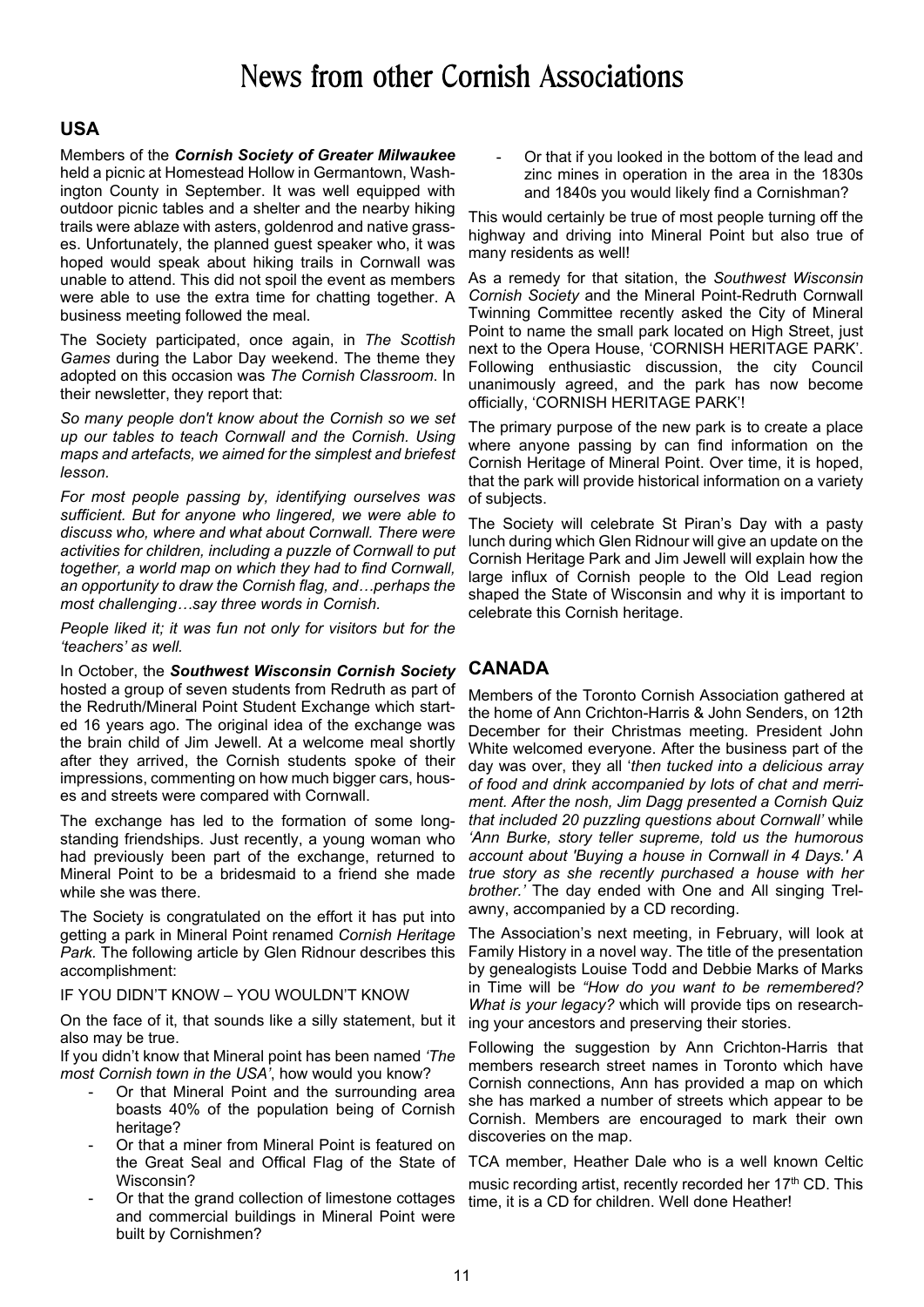St Piran's Day is getting closer and plans are in place for the TCA's annual flag-raising ceremony during which they raise a Cornish flag at the Toronto City Hall.

## **AUSTRALIA**

In November, 24 members of the *Cornish Association of New South Wales* braved the heat to attend the Association's end-of-year-lunch at the Searock Grill. On Australia Day at the end of January, some of them attended the Celtic Australia Day event in North Sydney.

The 5th March will be a busy day for the Association. Members will gather for a buffet lunch to mark St Piran's Day and to celebrate the Association's 41st anniversary. Their AGM will be held just before the lunch. As with so many other Associations, they are pleading for members to join the Committee where they can play a supportive role.

Their outing in May will be a very Cornish one, with members visiting the *Cousin Jack's Pasty Company*.

The Association has a novel way of advertising itself – members have been given CANSW contact cards and leaflets to put on notice boards or hand to people. The leaflets have themes such as *'What Do These Names Have In Common'*, and *'Cornish Recipes'.*

The *Southern Sons of Cornwall* is very busy planning the Shoalhaven Cornish Gathering which will take place at the end of May. The programme for the three days is varied and will keep delegates very busy. Events will include a bus tour to places of Cornish interest in the area, a dinner at which the Past Grand Bard, Maureen Fuller, will be guest speaker, a visit to the Berry Celtic Festival, a church service and a river cruise.

In early December they held their Christmas get together. A clash of dates meant several apologies were received but they still had an impressive 18 attending. The day will be remembered for its good food and enjoyable company. They will celebrate St Piran's Day with a special lunch.

Each year SSOC holds an art competition. This is usually judged at the AGM in February but this time the judging was conducted at the Christmas gathering as the brief was to design the front cover for the December Newsletter. The winner was Julie Wheeler who produced a delightful cover featuring a Christmas tree with decorations and parcels in Cornish Tartan

The *Cornish Association of Victoria* will celebrate its 30th Anniversary in March with a Cornish weekend in Daylesford, Victoria. The area has strong Cornish links and one of the events which has been organised is the official unveiling of a plaque to commemorate the Cornish miners who worked the mines in this historical area. There will also be a formal dinner and the opportunity to explore some of the Cornish sites in the area. This promises to be a really good weekend.

The CAVs Cornish Language Group meets once a month *to try their hand at either learning to speak or speaking Cornish.* They had great fun rehearsing a play which was performed at their November meeting. At their meeting in February, they will look at the Cornish version of the Bardic Ceremony in preparation for the Badic Ceremonies which will be held at Daylesford and Shoalhaven later in the year.

The *Geelong Branch of the CAV* held its annual dinner in November, with almost 50 guests in attendance. The evening began with the singing of *Trelawny* and the grace was said in Cornish. A toast to the Cornish was proposed by Max Beck who entertained the diners with a talk about modern Cornwall and the curious accents of the inhabitants. The Guest Speaker was Tom Dennis whose ancestors arrive at Port Henry near Geelong in 1840. They then travelled to their land holding near Birregurra where the family still resides.

At their April meeting, the *Ballarat Branch of the CAV* will have Max Beck as their speaker. Max is a former magistrate and coroner and comes from Geelong. He has written a novel – *A Different Earth* – which is based on the life of his ancestor Jane Dunstan and tells the story of her travels from Cornwall to Burra and then overland to the goldfields at Castlemaine.

The Branch will hold its AGM in June. The speaker on this occasion will be their President, Beryl Curnow.

The *Cornish Association of South Australia* will celebrate St Piran's Day with a lunch. Several members are expected to join in the CAV anniversary celebrations in Daylesford a couple of weeks later.

The AGM of the *Cornish Association of Queensland* will be held on St Piran's Day and, with that in mind, the President has appealed in her newsletter message for members to join the CAQ Committee. Like so many associations, they are finding it difficult to recruit helpers. As she comes to the end of her time as President, Grace Robert, reflects: ...*It has not been an easy job as there have only been four of us on the committee, Miriam holding two positions to help us stay active...To keep going we need more help on the committee as the workload needs to be shared. Please consider coming onto the committee as we can only survive if we get more help.*

On St Piran's Day, the Association will hold its AGM, followed by a lunch and some light entertainment.

In April, they will attend the Celtic Honours Awards Evening, an annual event organised by the Celtic Council of Australia Queensland Inc. They are very proud to know that one of their members, David Rex will be getting an award in recognition of his long years of service to the Cornish Association of Queensland.

#### **UK**

The LCA would like to thank the many UK Cornish Associations who sent Christmas and New Year greetings.

It is with great sadness that we have heard of the demise of another Cornish Association. At the beginning of the year, the West Glamorgan Cornish Association announced its closure. Their Hon Sec writes, *Folk have aged, moved or passed away and there is no longer sufficient support. We have enjoyed the fellowship of exiles since 1976 and those who remain locally will keep in touch with those who have returned to Cornwall or to other parts.*

The pre-Christmas celebration of the *Thames Valley Cornish Association* took the form of a lunch at a favourite watering hole in Maidenhead. About 22 members did justice to the wonderful carvery and enjoyed the camara-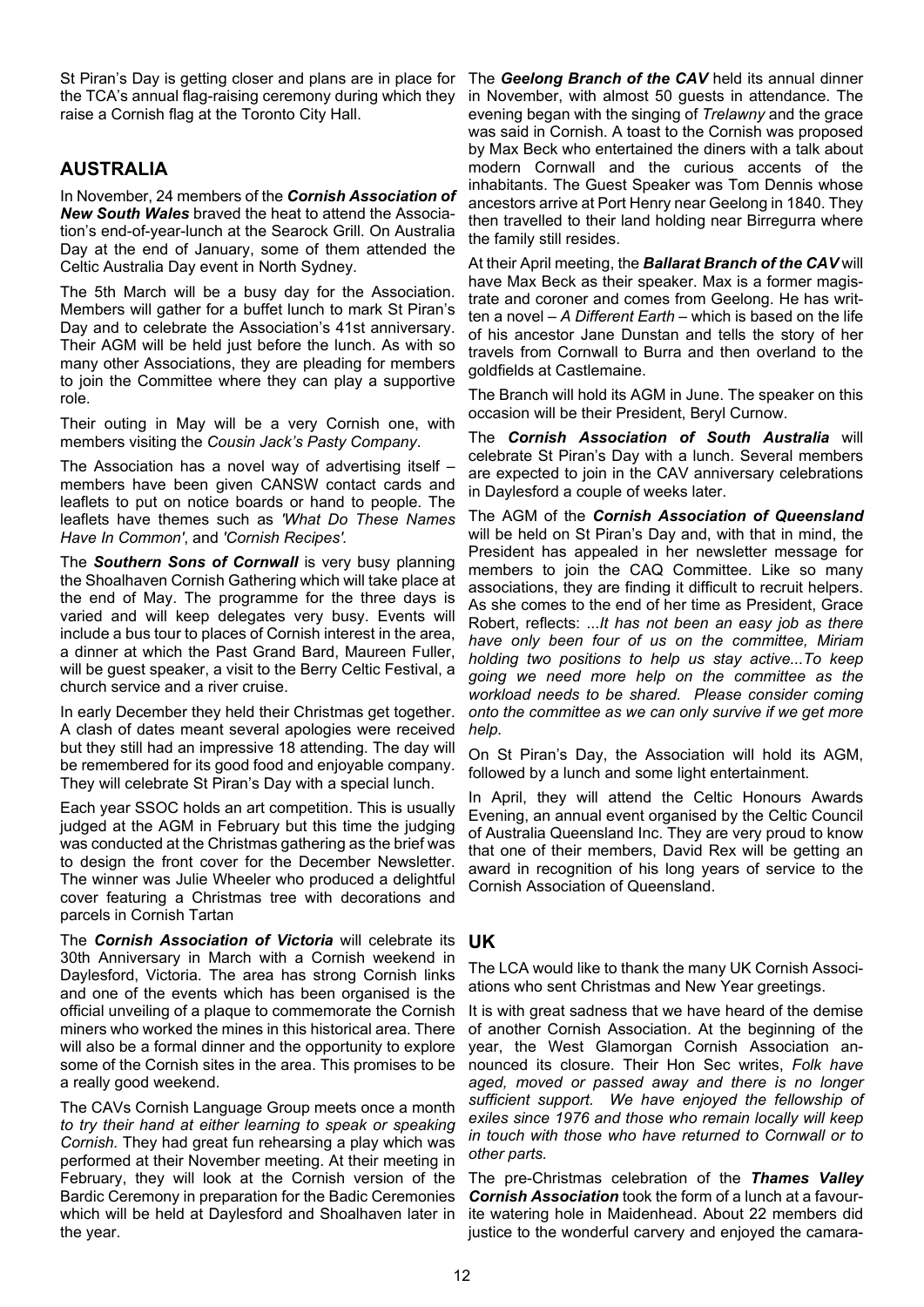derie of a Cornish gathering. Seventeen of them were sociations at the Bournemouth Annual Dinner in Novemback again in January to welcome in the New Year. These lunches have now become a regular part of the TVCA social programme and another gathering has already been planned for March.

The Association will hold its AGM in May.

In early December, close to 60 members and friends gathered in Torquay for the final dinner of the *Torbay Cornish Association*. Despite being tinged with sadness because this was the last dinner, it was nonetheless a very happy time with friends able to share some their memories and enjoy a chat over a delicious meal.

The Torbay dinners have become an institution over the years, with Cornish friends from Kent to Lands End coming together for a relaxing and enjoyable weekend. They will be missed.

The *Bournemouth Cornish Association* has had a busy time in the last couple of months as the following letter from Liz Lane (*Maghteth Bal Du*) shows…

Guilty as charged ( by the editor) and quite rightly, especially as I am always preaching communication!

2015 was not a good year for me personally with the loss of friends and family, one after the other, which resulted travelling to Cornwall seven times in seven months.

We have, however, had a few highlights such as the Gorsedh held in St. Austell where we witnessed Daphne Stone receiving the London Cornish Association Shield in well deserved recognition of her services to *The Midland Cornish Association.* Another honour, the Pewas Map Trevethon ( Paul Smales) Medallion was awarded to Dickon Moon. Both of these people were born in the Redruth area.

Other good news came when we heard that Priscilla Oates, a past chairman of London Cornish Association and still a member, was elected President of the Federation Old Cornwall Societies.

The highlight of the end of the year was seeing and enjoying the company of members representing their As-

ber and the *Torbay Cornish Association* dinner in Torquay in December. This event included Bards up from Cornwall.

Bournemouth remains strong compared with a number of other Associations, both in membership (5 recent new members of Cornish birth or decent) and attendances. Our new members bring a wealth of talent and already participate in the Association by taking part in events.

This year four of us joined the excellent company of the **West Somerset Cornish Association** celebrating a late Christmas Lunch, both venue and menu were pleasing.

February 14th is a recognized date by many, but to BCA members it is a very important date in their diary being the birthday of the Founder of Bournemouth, Capt.Lewis D Tregonwell who also built the first house. This is now the Exeter Hotel. The event is celebrated annually by raising the St. Piran flag at the Bournemouth International Centre which can be seen from the top of the Exeter Hotel and St. Peters Church. Flowers are placed on the tomb in St Peter's Churchyard by the President and the Mayor while the Vicar or a Church dignitary offers up a short prayer. Being a Sunday this year, members will attend the St. Peters Church service, after which they will place the flowers on the tomb and then have lunch at the Mayfair Hotel.

St. Piran celebrations will take us back 'Home' to Cornwall. We look forward to being at The Homecomers Pirantide lunch in Falmouth on Friday 4th March and in Truro ( my home town) on the 5th for the St.Piran's Parade. In the evening we will be at St. Martins Church in Liskeard for a concert and the Trelawny Shout.

Our newly elected President, Bill Sweet (a Newquay Boy) is holding a coffee morning with members of the BCA on the Queens 90th birthday on April 21st.

Anyone visiting the area would receive a warm welcome from our Association, please make contact with Liz on 01202 632297.

# Are you planning to visit London?

Don't forget to contact the London Cornish Association and let us know when you are coming. If possible, we would love to meet you.

Contact us on Email: *lca@londoncornish.co.uk or* At the mailing address on the back page of this newsletter.

*A warm welcome awaits you at the London Cornish Association*

# The Bronte sisters

Did you know that the Bronte sisters have a Cornish connection?

At a recent meeting of the Liskeard Old Cornwall Society, members heard a talk on the Bronte sisters by Mrs Yvette Toms of Polperro. The family lived in the parsonage in the village of Haworth in Yorkshire where their father was a Church of England perpetual curate. The Cornish connection comes through their mother who was born in Penzance.

Three of the daughters – Charlotte, Emily and Anne became famous poets and novelists. As was common practice at the time, they wrote under pseudonyms – Currer, Ellis and Acton Bell.

The talk was most interesting, especially for those who were familiar with the classics such as Jane Eyre, Wuthering Heights and The Tenant of Wildfell Hall.

*Duncan Paul Matthews*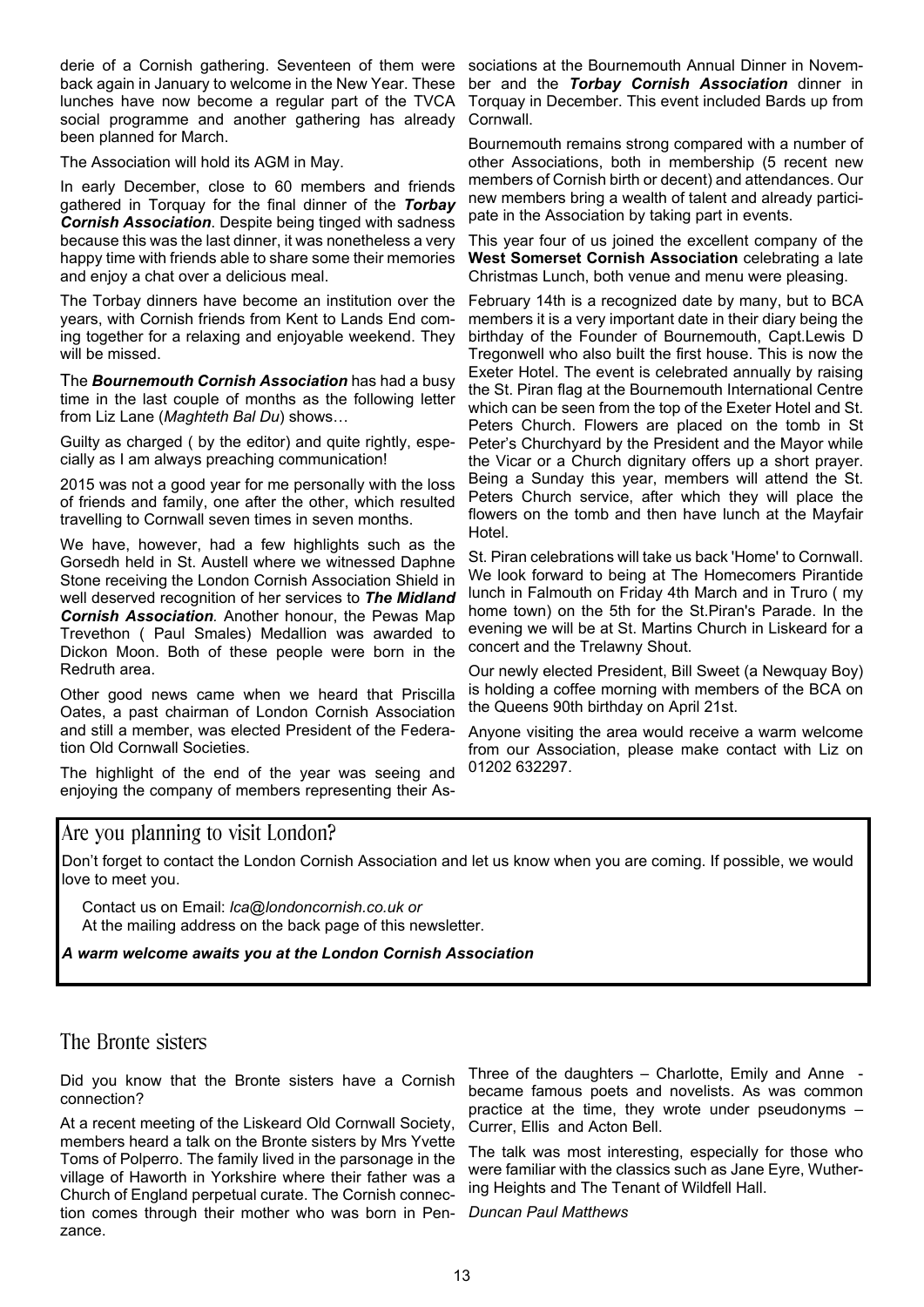# The Eden Project spreads its message

The Eden Project in Cornwall is one of the UK favourite tourist spot and attracts many visitors from all over the world. But it is not only a very successful tourist attraction; it also plays an key role in education. Now it has announced that it is to set up a similar environmental centre in China – the first Eden to be built overseas.

The Chinese project will be built in Qingdao, a city on the east coast which lies half way between Shanghai and Beijing. It will fit in with Eden's key transformation and regeneration themes as it will be built on a site which has been environmentally damaged after being used for salt production and then prawn breeding. The Cornish Eden Project was built in a former clay pit.

Qingdao, a city of 9 million people lies at the confluence of two rivers and has a mountain backdrop. It was the venue for the sailing races at the 2008 Olympics, has the largest bathing beach in Asia and is the home of Tsingtao Beer. It currently attracts 63 million visitors, many of whom are from Korea and Japan. China Eden will have stunning views of the city

# A mine revitalised after the Poldark TV series is to get a 'facelift'.

Cornwall College engineering students will be involved in a new project to restore machinery that used to be 'the heart' of Poldark Mine at Wendron near Helston. The task is expected to take several years to complete. In addition to being involved in the actual restoration, the students will undertake the research required to find the replacement parts which will be needed for the job.

David Edwards, who bought the mine last year, said the machinery on site had deteriorated because it had received little or no investment for 14 years. However, the recent BBC TV series of Poldark has revived interest in the mine and prompted the need for the work to be done. Restoring the machinery which is on display will make the experience for visitors more interesting.



The site at Wendron has been a place of industry since the 1400s, making it one of the oldest industrial structures in the UK. This makes it an important part of Cornwall's heritage and it is therefore vital to preserve and maintain it.

Luke Bazeley, an engineering lecturer at Cornwall College, said: *'We always try to give the students work experience and this is the perfect live project to work on they've loved visiting the site and finding out more about Cornwall's heritage'*

# And, while on the subject of Poldark…

Winston Graham wrote 12 Poldark novels – and many of the author's original notebooks, showing his novels written in longhand, are held by The Royal Cornwall Museum which also has the typewriter he used to write letters. These items are included in a special display of Poldark related exhibits which will be on view at the museum until 30th September 2016. Also in the display are the the original manuscript of Bella Poldark, Winston Graham's first acceptance letter for a piece of published work, and the detailed Poldark family tree, with Graham's handwritten notes.

# Student interest in Wheal Jane continues to grow

Wheal Jane Earth Science Park has become a regular field trip for a number of courses run by our local universities where there is much of interest to degree students in various specialisms, including mining, geology, the environment, forensic science and more. However, 2015 saw interest from further afield with Environmental Geology students from Leicester University and architecture students from Manchester University becoming the latest to add Wheal Jane to their annual itinerary.

A recommendation from Exeter University's Environmental and Sustainability Institute whose renewable energy students visit Wheal Jane every year led to this first visit by students from Manchester, and the first from a group studying architecture. The field trip was looking at the effects of historical mining on the architecture of Cornwall. After a presentation and tour, the students were able to appreciate how the legacy of mining on the Wheal Jane site is being transformed to provide economic benefit and job creation as well as restoration, remediation and a sustainable future for the site.

We were also pleased to play host in April to a group of seventeen tailings dam engineers and operatives from mining companies in Sweden who were encouraged to visit Wheal Jane to experience first-hand the high standards and best practice applied by the Wheal Jane Group to its ongoing management and, ultimately, remediation of the Wheal Jane tailings depository. The group's visit to Cornwall was rounded off with an exhilarating surfing lesson at Perranporth on a thoroughly chilly and windswept Cornish Saturday afternoon!

*Wheal Jane Group Newsletter*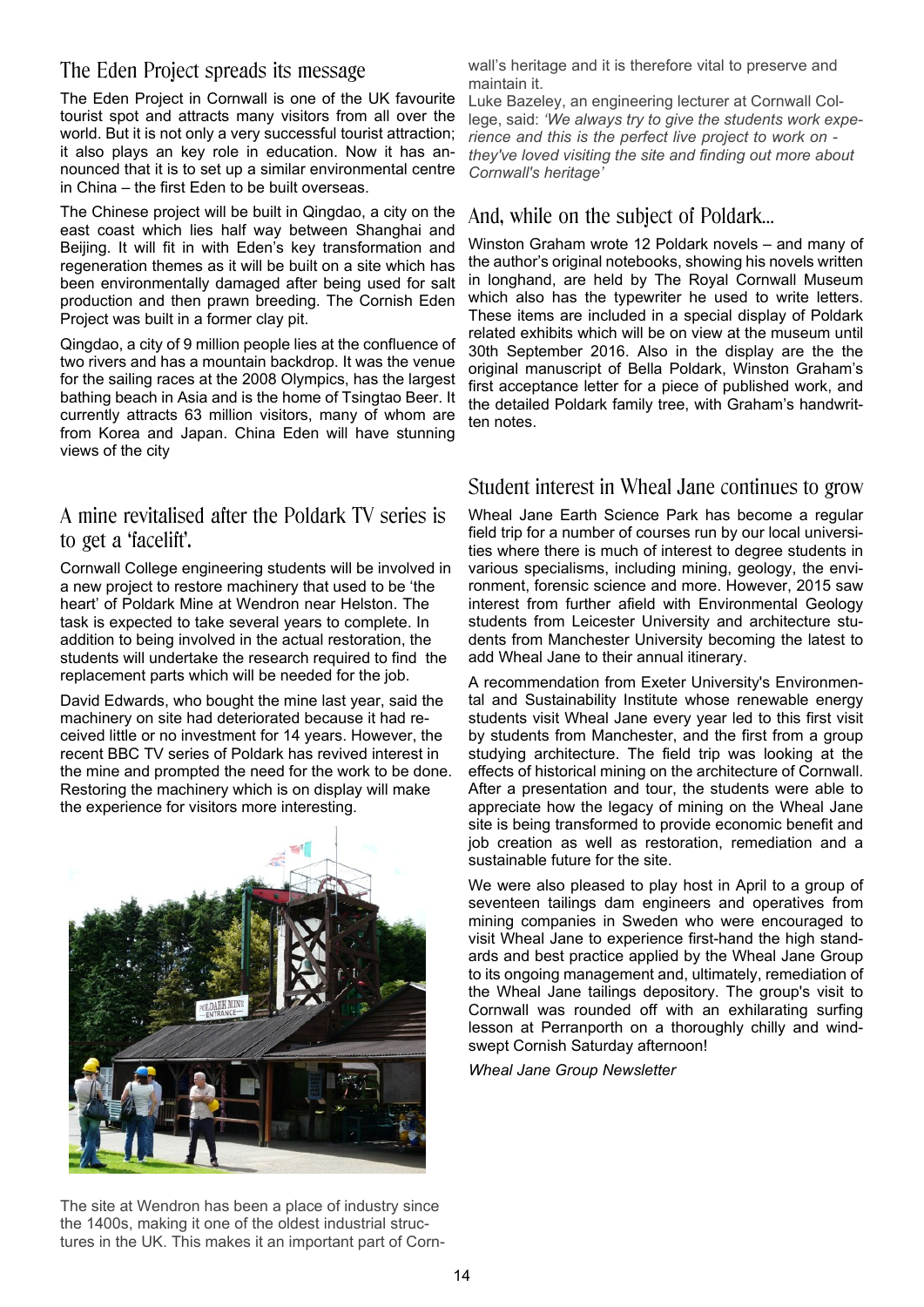# Mem Sec's Meanderings...

Here we are in another year. Please don't forget that subscriptions are due on 1st April. Once again I must thank all of you who pay on time and an extra thank you to those who generously include a donation to the Association.

If you have any questions don't hesitate to contact me, my address and telephone number are at the end of these *Meanderings*. I never like having to write members off for non payment of their subscription, particularly when I do not know of their reason.

Sadly two members have died, Mrs. Barbara Hancock and Mrs. Stella Bailey. Our deepest sympathies go to their families.

Our membership has again decreased and I have to report that, as of February, it stands at 214. As I have previously said there are about 100 of our members living away from the London area with many of them in Cornwall and abroad.

I ask, once again, that if you know anybody who is of Cornish decent or is interested in Cornwall, try to direct them to the London Cornish Association and encourage them to join the LCA. This would be greatly appreciated.

Reflecting back on the history of the London Cornish Association, there was a time when we had a large number of members who were in their teens and twenties. In the late 1950s a club was formed especially for them. It was known as *The Trelawny Club* and it catered for many interests and activities. There was an additional Annual Subscription of Half a Crown (that was 2 shillings and 6 pence or, in today's money, 12½ pence.) Details of this Club were published in The Association's Annual Brochure as follows:

#### *THE TRELAWNY CLUB*

*Membership is open to all members of the Association who are under 30 years of age. The programme includes Theatre Parties Swimming Parties, Informal Socials and Dances, Record Sessions, Rambles, etc.*

It then named the Chairman, Vice-Chairman, the Hon. Secretary and the three Committee members

In the 1970s, the Club closed due to lack of interested members and sadly, today, out of our 214 members there are not enough who would qualify to join the Trelawny Club!

When I reflect back on the 1960s I can remember the many things that we did. At the time we did not even think we would get older and therefore not qualify to be members of the Trelawny Club. As it shows in the above Brochure extract, we had very active and enjoyable activities which were well supported. I remember 'Ice Skating' and 'Dancing' - very enjoyable, but I don't do these activities now as you will no doubt understand as you realise that was over 50 years ago and today I would not qualify for Trelawny Club membership! But we must have members who are both 'younger and active'?

If anybody would like to reform the Trelawny Club, perhaps with an upper age limit please let me or the Secretary know!

Looking through a book entitled *'Geography of Cornwall'* that was published in 1854 I came across a number of interesting items such as:

*The town of Falmouth takes its name from its position at the mouth of the river Fal.* When you think of it this is pretty obvious, but how many people really make this connection?

Further in the same book I read the following:

*Falmouth was founded by the Killigrews, Lords of Arwenack in the reign of James l, that vessels might have a nearer port than Penryn, this was two miles from the mouth of the harbour, Truro, which was seven miles up the river. The building of the new town was opposed and hindered by the men of Truro, Penryn and Helston; but King James, after hearing the arguments for and against the design, directed that the work should proceed. The few houses standing on the spot before the town was built were called 'Smithick' and 'Penny-come-quick'. From its advantageous position Falmouth became the first port in Cornwall. In 1832 Falmouth was united with Penryn to form one borough for purpose of electing two members of Parliament.*

A recent news item reported:

*That a map of Cornwall was originally drawn by map maker George Withiell in 1690 to keep track of the new town of Falmouth that was rapidly expanding. Unfortunately the map was lost for generations of more than 300 years after it was drawn. It was later discovered in the private collection of an historian who died in June 2015.*

*The map was last on display in the 1880s and, hopefully, will now be made available to the public by the Cornwall County's Record Office.*

*Further interesting facts on the river Fal are that it divides the county into almost equal parts. It rises at Fenton-Fal near Hensburrow in the parish of Roche, then gathering up many small streams from the moors, passes by Grampound and through the vale of Creed, leaving Tregony on its left bank (town to which it was formerly navigable). Then meeting the tide at Ruan, passes Tregothnan and joins Truro and St. Clements creeks, separating Mylor and St. Just, forming Carrick Road and expanding into Falmouth Harbour. It is nineteen and a half miles long, four of which are tidal.*

Another article referred to St. Ives:

*St.Ives was an ancient market and borough town and the largest port on the north coast, lying on a spacious and beautiful bay, but much exposed and encumbered with sands. It was the chief seat of the herring and pilchard fishery.*

*In the reign of Henry Vl four French ships entered the bay and burnt Porthminster, a small village a mile from St. Ives, which has never since been rebuilt.*

So much from this book for these *Meanderings*. Perhaps I'll find something for another time.

That is all for now and once more I hope you have found these *Meanderings* to be of interest and that they have hopefully brought back memories and given further 'food for thought'. Also I hope that the weather this winter has not been too disruptive for you. As I said in my last *Meanderings* be prepared for a late winter, but don't worry as summer is on its way.